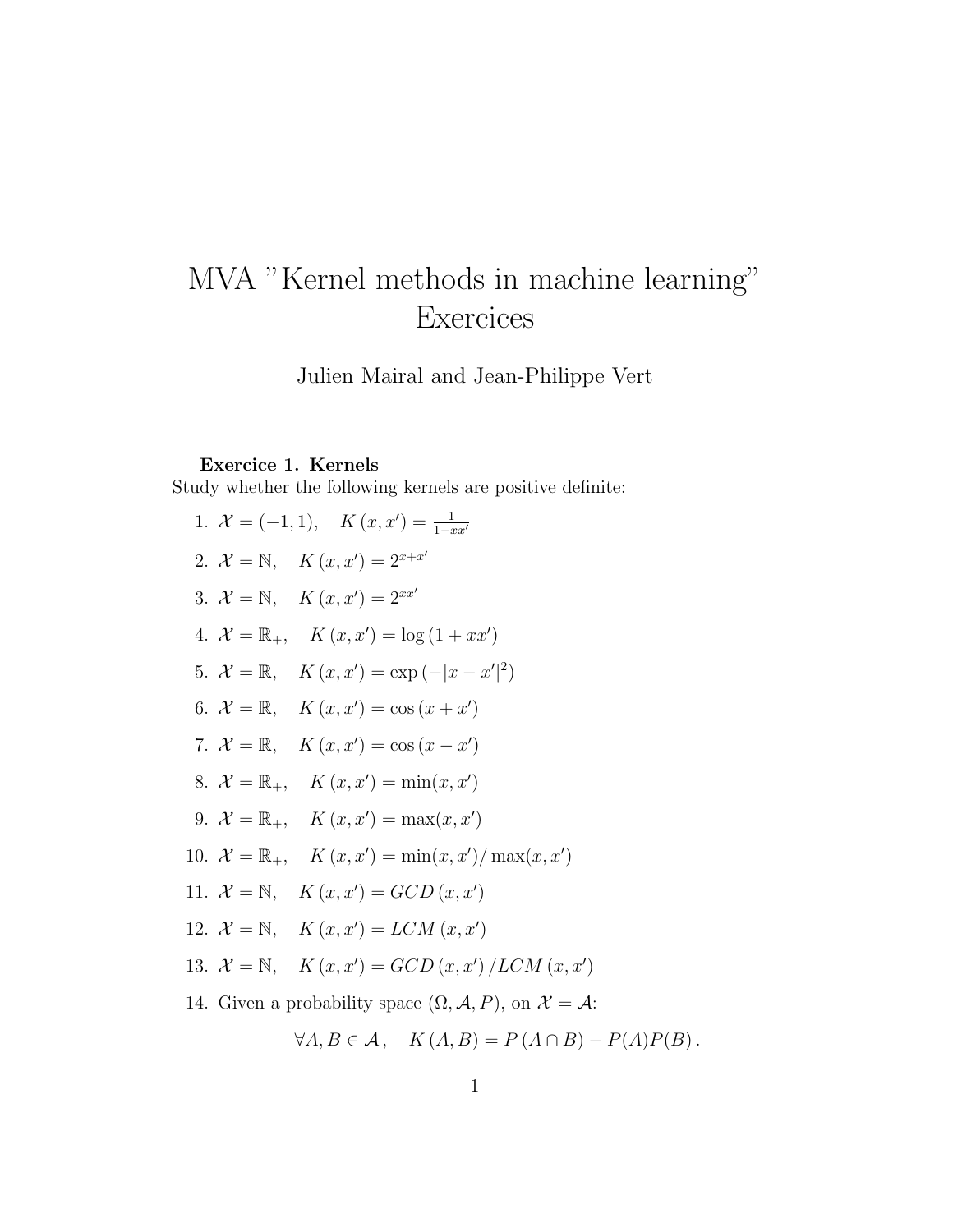15. Let X be a set and  $f, g: \mathcal{X} \to \mathbb{R}_+$  two non-negative functions:

$$
\forall x, y \in \mathcal{X} \quad K(x, y) = \min(f(x)g(y), f(y)g(x))
$$

16. Given a non-empty finite set E, on  $\mathcal{X} = \mathcal{P}(E) = \{A : A \subset E\}$ :

$$
\forall A, B \subset E \, , \quad K(A, B) = \frac{|A \cap B|}{|A \cup B|} \, ,
$$

where | F | denotes the cardinality of F, and with the convention  $\frac{0}{0} = 0$ .

#### Exercice 2. Function and kernel boundedness

Consider a p.d. kernel  $K: \mathcal{X} \times \mathcal{X} \to \mathbb{R}$  such that  $K(x, z) \leq b^2$  for all  $x, z$  in X. Show that  $||f||_{\infty} = \sup_{x \in \mathcal{X}} |f(x)| \leq b$  for any function f in the unit ball of the corresponding RKHS.

#### Exercice 3. Non-expansiveness of the Gaussian kernel

Consider the Gaussian kernel  $K : \mathbb{R}^p \times \mathbb{R}^p \to \mathbb{R}$  such that for all pair of points  $x, x'$  in  $\mathbb{R}^p$ ,

$$
K(x, x') = e^{-\frac{\alpha}{2}||x - x'||^2},
$$

where  $\|.\|$  is the Euclidean norm on  $\mathbb{R}^p$ . Call H the RKHS of K and consider its RKHS mapping  $\varphi : \mathbb{R}^p \to \mathcal{H}$  such that  $K(x, x') = \langle \varphi(x), \varphi(x') \rangle_{\mathcal{H}}$  for all  $x, x'$  in  $\mathbb{R}^p$ . Show that

$$
\|\varphi(x) - \varphi(x')\|_{\mathcal{H}} \le \sqrt{\alpha} \|x - x'\|.
$$

The mapping is called non-expansive whenever  $\alpha \leq 1$ .

#### Exercice 4. Kernels encoding equivalence classes.

Consider a similarity measure  $K : \mathcal{X} \times \mathcal{X} \to \{0,1\}$  with  $K(x,x) = 1$  for all x in X. Prove that K is p.d. if and only if, for all  $x, x', x''$  in X,

- $K(x, x') = 1 \Leftrightarrow K(x', x) = 1$ , and
- $K(x, x') = K(x', x'') = 1 \Rightarrow K(x, x'') = 1.$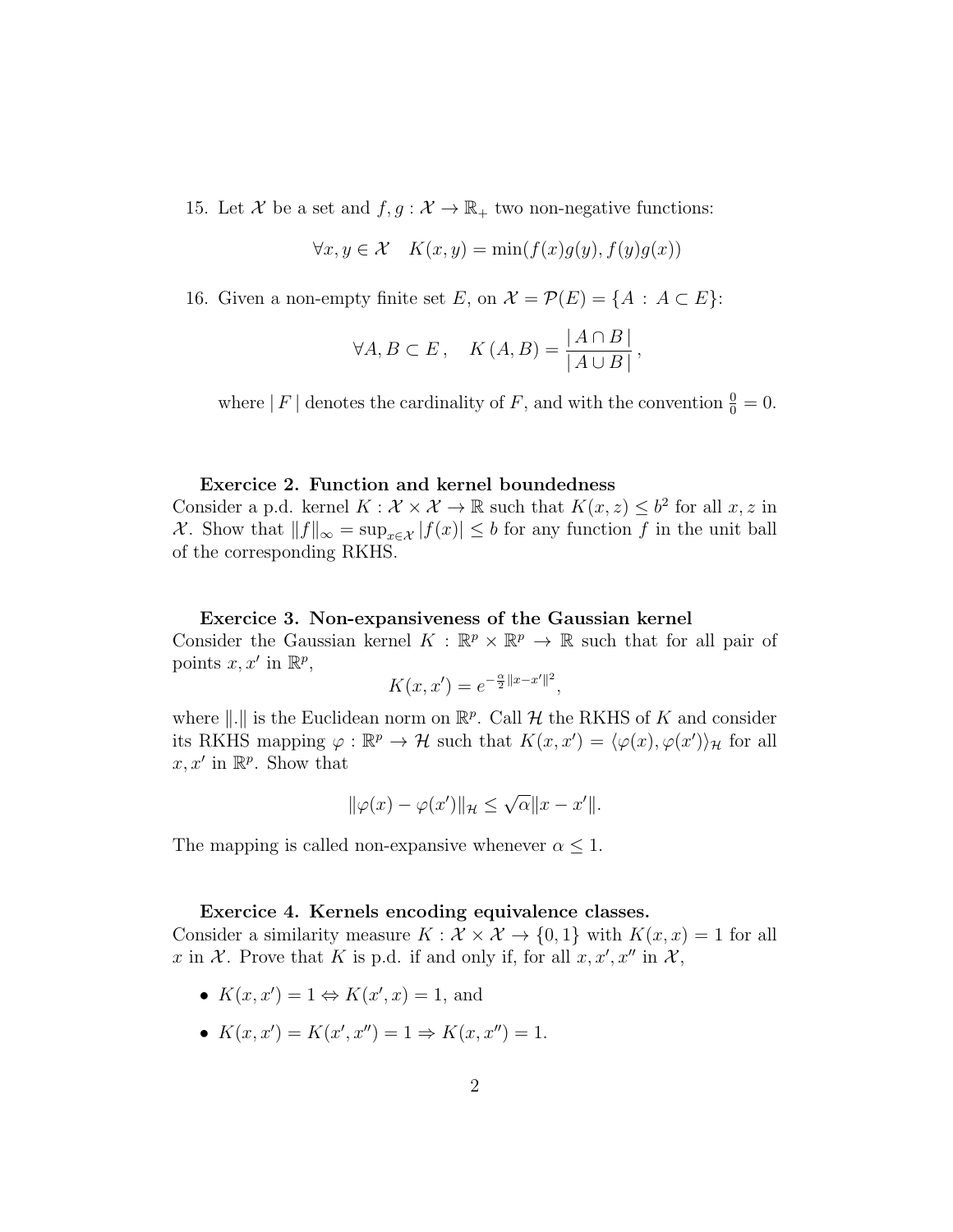#### Exercice 5. RKHS

- 1. Let  $K_1$  and  $K_2$  be two positive definite kernels on a set  $\mathcal{X}$ , and  $\alpha, \beta$ two positive scalars. Show that  $\alpha K_1 + \beta K_2$  is positive definite, and describe its RKHS.
- 2. Let X be a set and F be a Hilbert space. Let  $\Psi : \mathcal{X} \to \mathcal{F}$ , and  $K: \mathcal{X} \times \mathcal{X} \to \mathbb{R}$  be:

$$
\forall x, x' \in \mathcal{X}, \quad K(x, x') = \langle \Psi(x), \Psi(x') \rangle_{\mathcal{F}}.
$$

Show that K is a positive definite kernel on  $\mathcal{X}$ , and describe its RKHS.

3. Prove that for any p.d. kernel K on a space  $\mathcal{X}$ , a function  $f: \mathcal{X} \to \mathbb{R}$ belongs to the RKHS  $\mathcal H$  with kernel K if and only if there exists  $\lambda > 0$ such that  $K(\mathbf{x}, \mathbf{x}') - \lambda f(\mathbf{x}) f(\mathbf{x}')$  is p.d.

#### Exercice 6. Completeness of the RKHS

We want to finish the construction of the RKHS associated to a positive definite kernel  $K$  given in the course. Remember we have defined the set of functions:

$$
\mathcal{H}_0 = \left\{ \sum_{i=1}^n \alpha_i K_{x_i} : n \in \mathbb{N}, \alpha_1, \dots, \alpha_n \in \mathbb{R}, x_1, \dots, x_n \in \mathcal{X} \right\}
$$

and for any two functions  $f, g \in \mathcal{H}_0$ , given by:

$$
f = \sum_{i=1}^{m} a_i K_{\mathbf{x}_i}, \quad g = \sum_{j=1}^{n} b_j K_{\mathbf{y}_j},
$$

we have defined the operation:

$$
\langle f, g \rangle_{\mathcal{H}_0} := \sum_{i,j} a_i b_j K(\mathbf{x}_i, \mathbf{y}_j).
$$

In the course we have shown that  $\mathcal{H}_0$  endowed with this inner product is a pre-Hilbert space. Let us now show how to finish the construction of the RKHS from  $\mathcal{H}_0$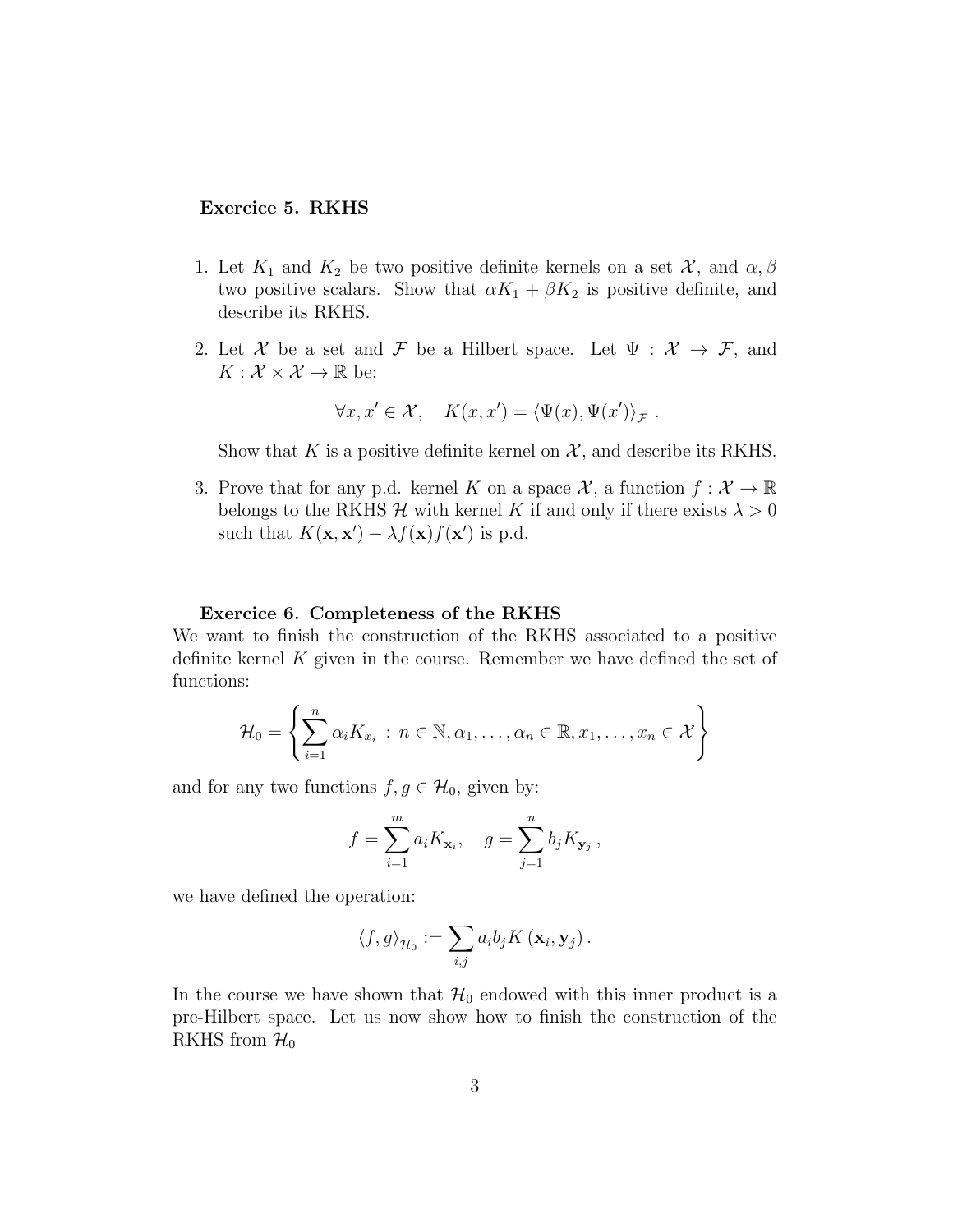- 1. Show that any Cauchy sequence  $(f_n)$  in  $\mathcal{H}_0$  converges pointwisely to a function  $f: \mathcal{X} \to \mathbb{R}$  defined by  $f(x) = \lim_{n \to +\infty} f_n(x)$ .
- 2. Show that any Cauchy sequence  $(f_n)_{n\in\mathbb{N}}$  in  $\mathcal{H}_0$  which converges pointwise to 0 satisfies:

$$
\lim_{n\to+\infty}\|f_n\|_{\mathcal{H}_0}=0\,.
$$

- 3. Let  $\mathcal{H} \subset \mathbb{R}^{\mathcal{X}}$  be the set of functions  $f: \mathcal{X} \to \mathbb{R}$  which are pointwise limits of Cauchy sequences in  $\mathcal{H}_0$ , i.e., if  $(f_n)$  is a Cauchy sequence in  $\mathcal{H}_0$ , then  $f(x) = \lim_{n \to +\infty} f_n(x)$ . Show that  $\mathcal{H}_0 \subset \mathcal{H}$ .
- 4. If  $(f_n)$  and  $(g_n)$  are two Cauchy sequences in  $\mathcal{H}_0$ , which converge pointwisely to two functions f and  $g \in \mathcal{H}$ , show that the inner product  $\langle f_n, g_n \rangle_{\mathcal{H}_0}$  converges to a number which only depends on f and g. This allows us to define formally the operation:

$$
\langle f, g \rangle_{\mathcal{H}} = \lim_{n \to +\infty} \langle f_n, g_n \rangle_{\mathcal{H}_0} .
$$

- 5. Show that  $\langle ., . \rangle_{\mathcal{H}}$  is an inner product on  $\mathcal{H}$ .
- 6. Show that  $\mathcal{H}_0$  is dense in  $\mathcal{H}$  (with respect to the metric defined by the inner product  $\langle ., . \rangle_{\mathcal{H}}$ )
- 7. Show that  $H$  is complete.
- 8. Show that  $\mathcal H$  is a RKHS whose reproducing kernel is K.

#### Exercice 7. Uniqueness of the RKHS

Prove that if  $K : \mathcal{X} \times \mathcal{X}$  is a positive definite function, then it is the r.k. of a unique RKHS. (Hint: consider the linear space spanned by the functions  $K_x : t \mapsto K(x, t)$ , and use the fact that a linear subspace F of a Hilbert space  $\mathcal H$  is dense in  $\mathcal H$  if and only 0 is the only vector orthgonal to all vectors in  $\mathcal{F})$ 

#### Exercice 8. Conditionally positive definite kernels

Let X be a set. A function  $k : \mathcal{X} \times \mathcal{X} \to \mathbb{R}$  is called *conditionally positive*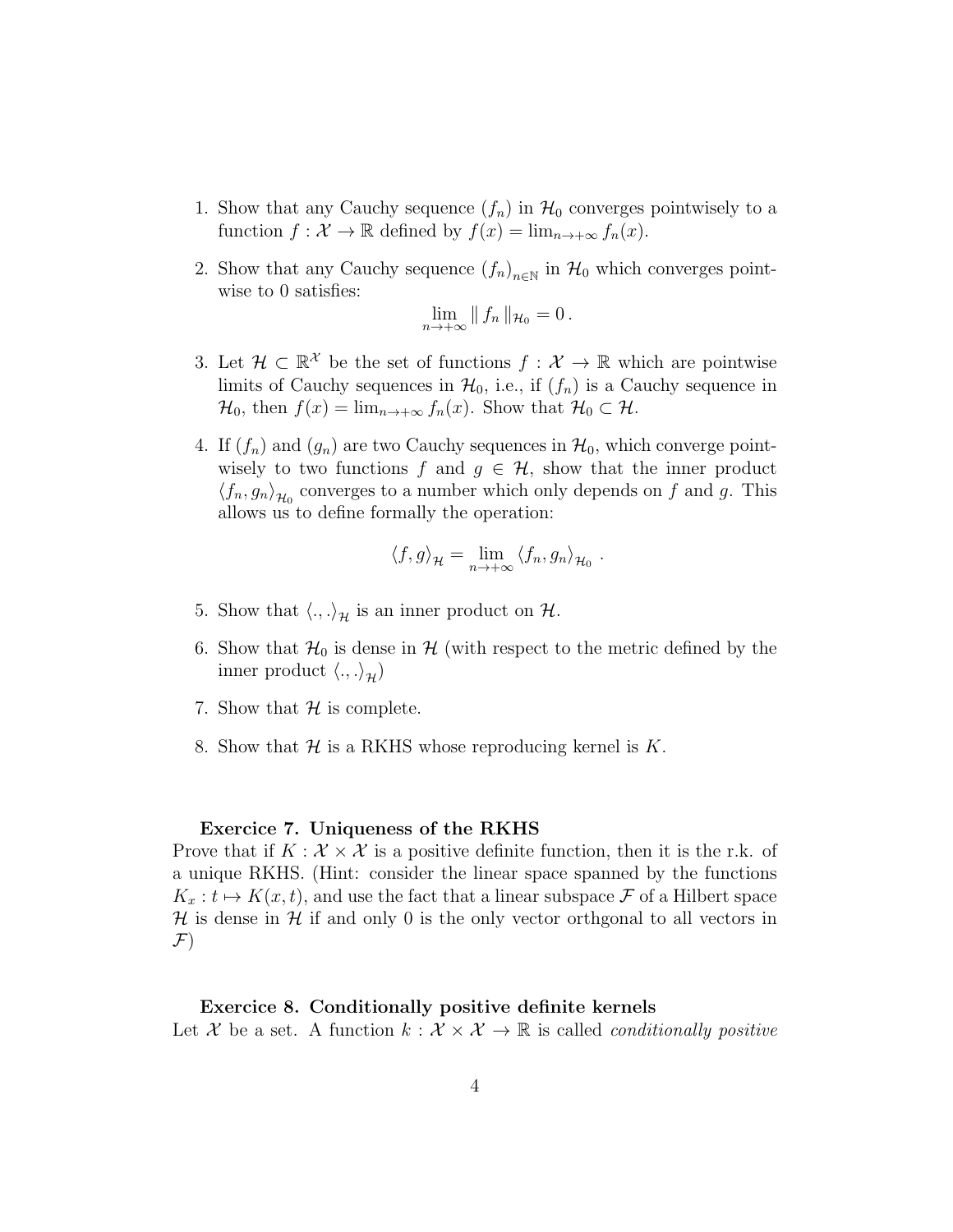definite (c.p.d.) if and only if it is symmetric and satisfies:

$$
\sum_{i,j=1}^{n} a_i a_j k(x_i, x_j) \ge 0
$$

for any  $n \in \mathbb{N}, x_1, x_2, \ldots, x_n \in \mathcal{X}^n$  and  $a_1, a_2, \ldots, a_n \in \mathbb{R}^n$  with  $\sum_{i=1}^n a_i = 0$ .

- 1. Show that a positive definite (p.d.) function is c.p.d.
- 2. Is a constant function p.d.? Is it c.p.d.?
- 3. If X is a Hilbert space, then is  $k(x, y) = -||x y||^2$  p.d.? Is it c.p.d.?
- 4. Let X be a nonempty set, and  $x_0 \in \mathcal{X}$  a point. For any function  $k: \mathcal{X} \times \mathcal{X} \to \mathbb{R}$ , let  $\tilde{k}: \mathcal{X} \times \mathcal{X} \to \mathbb{R}$  be the function defined by:

$$
\tilde{k}(x, y) = k(x, y) - k(x_0, x) - k(x_0, y) + k(x_0, x_0).
$$

Show that  $k$  is c.p.d. if and only if  $k$  is p.d.

5. Let k be a c.p.d. kernel on X such that  $k(x, x) = 0$  for any  $x \in \mathcal{X}$ . Show that there exists a Hilbert space  $\mathcal H$  and a mapping  $\Phi : \mathcal X \to \mathcal H$ such that, for any  $x, y \in \mathcal{X}$ ,

$$
k(x, y) = -||\Phi(x) - \Phi(y)||^2.
$$

- 6. Show that if k is c.p.d., then the function  $exp(tk(x, y))$  is p.d. for all  $t \geq 0$
- 7. Conversely, show that if the function  $\exp(tk(x, y))$  is p.d. for any  $t \geq 0$ , then  $k$  is c.p.d.
- 8. Show that the negative shortest-path distance on a tree<sup>[1](#page-4-0)</sup> is c.p.d over the set of vertices (a tree is an undirected graph without loops). Is the negative shortest-path distance over graphs c.p.d. in general?

<span id="page-4-0"></span><sup>&</sup>lt;sup>1</sup>I.e., the function  $k(x, y) = -d(x, y)$ , where  $d(x, y)$  is the shortest-path distance between  $x$  and  $y$ , that is, the minimum number of edges of any path that connects  $x$  to  $y.$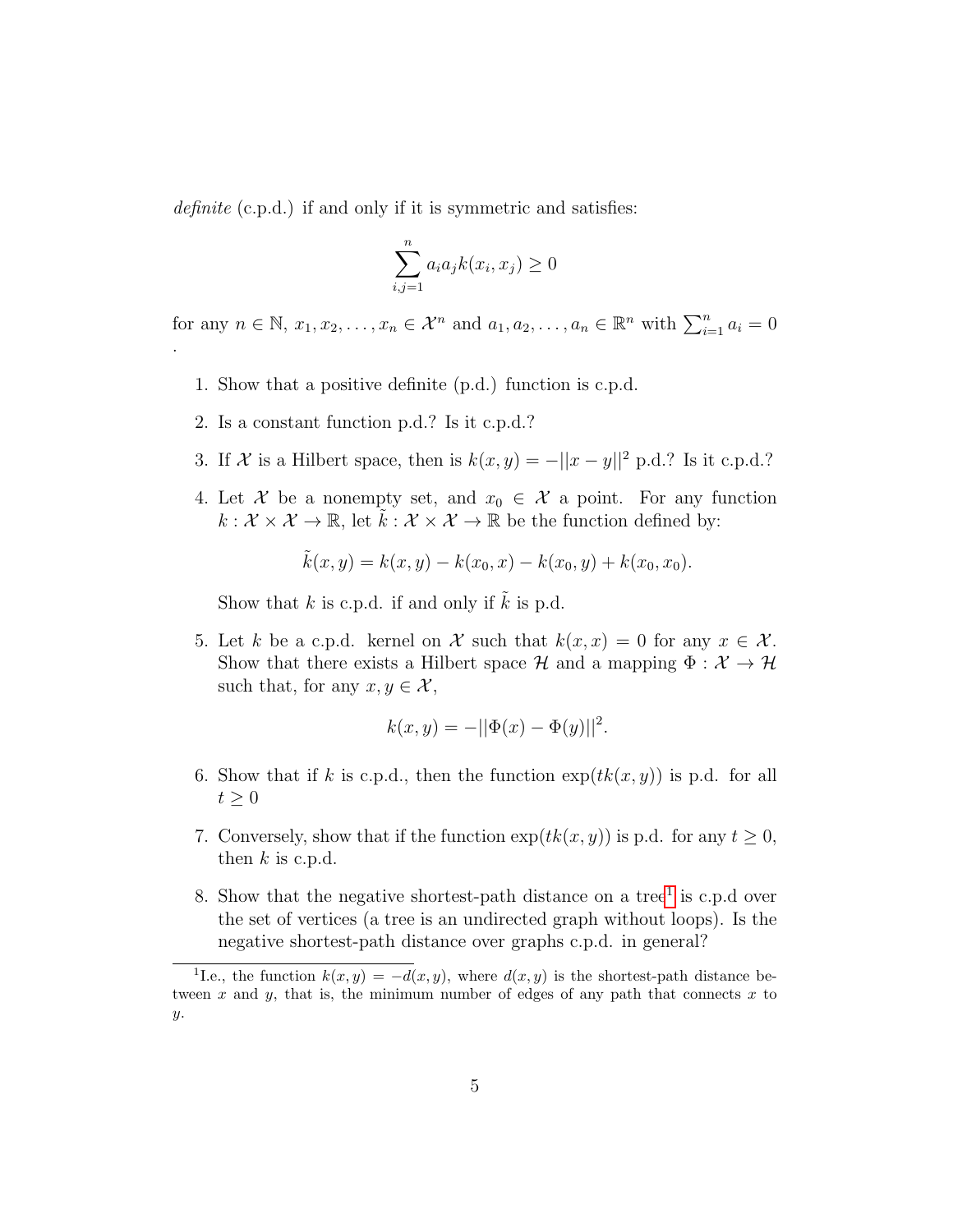### Exercice 9. COCO

Given two sets of real numbers  $X = (x_1, \ldots, x_n) \in \mathbb{R}^n$  and  $Y = (y_1, \ldots, y_n) \in$  $\mathbb{R}^n$ , the covariance between X and Y is defined as

$$
cov_n(X,Y) = \mathbf{E}_n(XY) - \mathbf{E}_n(X)\mathbf{E}_n(Y),
$$

where  $\mathbf{E}_n(U) = (\sum_{i=1}^n u_i)/n$ . The covariance is useful to detect linear relationships between  $X$  and  $Y$ . In order to extend this measure to potential nonlinear relationships between  $X$  and  $Y$ , we consider the following criterion:

$$
C_n^K(X,Y) = \max_{f,g \in \mathcal{B}_K} cov_n(f(X), g(Y)),
$$

where K is a positive definite kernel on  $\mathbb{R}$ ,  $\mathcal{B}_K$  is the unit ball of the RKHS of K, and  $f(U) = (f(u_1), \ldots, f(u_n))$  for a vector  $U = (u_1, \ldots, u_n)$ .

- 1. Express simply  $C_n^K(X,Y)$  for the linear kernel  $K(a,b) = ab$ .
- 2. For a general kernel K, express  $C_n^K(X, Y)$  in terms of the Gram matrices of  $X$  and  $Y$ .

#### Exercice 10. RKHS-induced semi-metrics

Let H be a RKHS of functions with domain  $\mathcal{X}$ , associated to a measurable p.d. kernel  $K: \mathcal{X} \times \mathcal{X} \to \mathbb{R}$ . Consider two probability distributions  $\mathbb{P}$  and  $\mathbb Q$  on  $\mathcal X$ . Show that

$$
\sup_{\|f\|_{\mathcal{H}}\leq 1} |\mathbb{E}_{\mathbb{P}}[f(X)] - \mathbb{E}_{\mathbb{Q}}[f(Z)]|^2 = \mathbb{E}[K(X, X') + K(Z, Z') - 2K(X, Z)],
$$

where  $X, X' \sim \mathbb{P}$ , and  $Z, Z' \sim \mathbb{Q}$  are jointly independent.

#### Exercice 11. Kernel PCA for data denoising

Let X be a space endowed with a p.d. kernel K, and  $\Phi : \mathcal{X} \to \mathcal{H}$  a mapping to a Hilbert space H such that for all  $x, x' \in \mathcal{X}$ ,

$$
\langle \Phi(x), \Phi(x') \rangle = K(x, x').
$$

Let  $S = \{x_1, \ldots, x_n\}$  be a set of points in X, and

$$
m = \frac{1}{n} \sum_{i=1}^{n} \Phi(x_i)
$$

their barycenter in the feature space.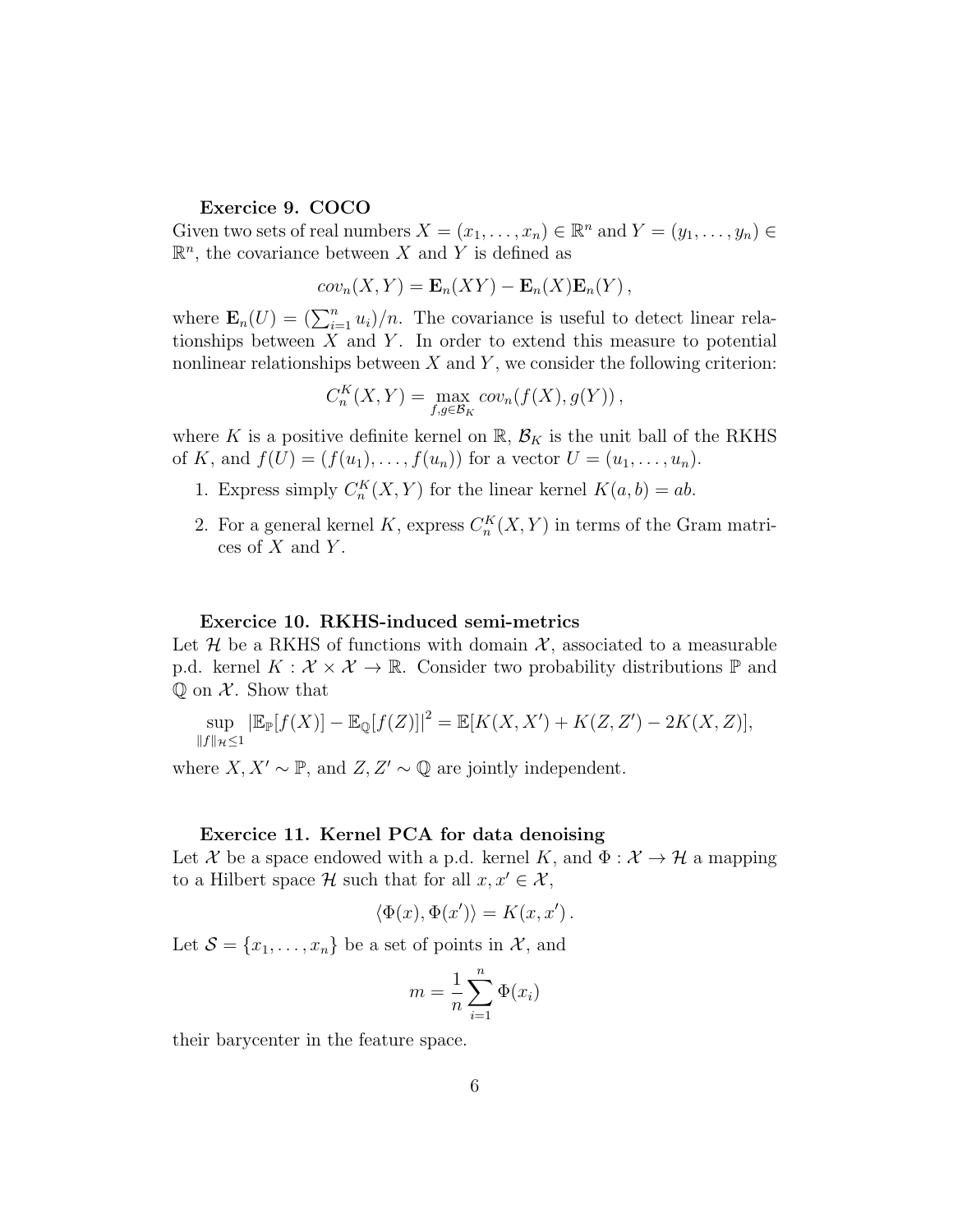1. For  $x \in \mathcal{X}$ , let

$$
\Psi(x) = P_d \left( \Phi(x) - m \right) + m
$$

where  $P_d$  is the projection onto the linear span of the first d kernel principal components of S. Show that  $\Psi(x)$  can be expressed as

$$
\Psi(x) = \sum_{i=1}^n \gamma_i \Phi(x_i) ,
$$

for some  $\gamma_i$  to be explicitly computed.

2. For  $y \in \mathcal{X}$ , express

$$
f(y) = || \Phi(y) - \Psi(x) ||^2
$$

in terms of kernel evaluations. Explain why minimizing  $f(y)$  can be thought of as a method to "denoise"  $x$ .

- 3. Express f and  $\nabla f$  in the case  $\mathcal{X} = \mathbb{R}^p$  and  $K(x, x') = \exp\left(-\frac{\|x x'\|^2}{2\sigma^2}\right)$  $\frac{-x'\parallel^2}{2\sigma^2}$ . Propose an iterative algorithm (for example gradient descent) to find a local minimum of  $f$  in that case.
- 4. Download the USPS ZIP code data from
	- <http://statweb.stanford.edu/~tibs/ElemStatLearn/data.html> Visualize (a subset of) the dataset in two dimensions with kernel PCA, for different kernels. Implement the procedure discussed in question 4, and test it on some data that you have corrupted with noise. Compute how similar the denoised images are from the original (uncorrupted) images as a function of the number of principal components used.

#### Exercice 12. Kernel k-means

In order to cluster a set of vectors  $x_1, \ldots, x_n \in \mathbb{R}^p$  into K groups, we consider the minimization of:

$$
C(z, \mu) = \sum_{i=1}^{n} ||x_i - \mu_{z_i}||^2
$$

over the cluster assignment variable  $z_i$  (taking values in  $1, \ldots, K$  for all  $i =$  $1, \ldots, n$ ) and over the cluster means  $\mu_i \in \mathbb{R}^p, i = 1, \ldots, K$ .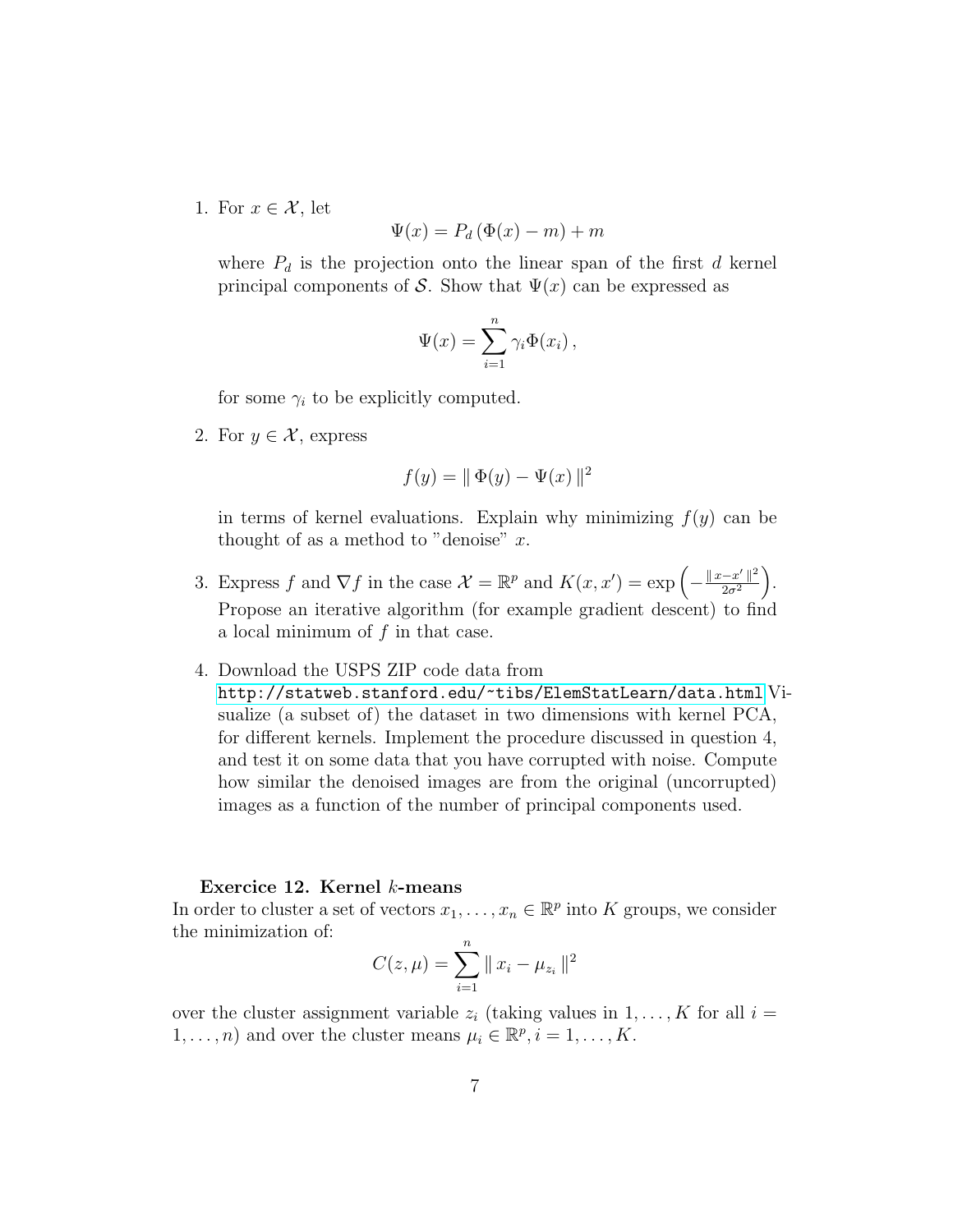1. Starting from an initial assignment  $z^0$ , we can try to minimize  $C(z, \mu)$ by iterating:

$$
\mu^i = \underset{\mu}{\text{argmin}} \ C(z^i, \mu) \,, \qquad z^{i+1} = \underset{z}{\text{argmin}} \ C(z, \mu^i) \,.
$$

Explicit how both minimization can be carried out (note: this method is called  $k$ -means).

2. Propose a similar iterative algorithm to perform k-means in the RKHS H of a p.d. kernel K over  $\mathbb{R}^p$ , i.e., to minimize:

$$
C_K(z,\mu) = \sum_{i=1}^n \|\Phi(x_i) - \mu_{z_i}\|^2,
$$

where  $\Phi : \mathbb{R}^p \to \mathcal{H}$  satisfies  $\Phi(x)^\top \Phi(x') = K(x, x')$ .

- 3. Let Z be the  $n \times K$  assignment matrix with values  $Z_{ij} = 1$  if  $x_i$  is assigned to cluster j, 0 otherwise. Let  $N_j = \sum_{i=1}^n Z_{ij}$  be the number of points assigned to cluster j, and L be the  $K \times K$  diagonal matrix with entries  $L_{ii} = 1/N_i$ . Show that minimizing  $C_K(z, \mu)$  is equivalent to maximizing over the assignment matrix Z the trace of  $L^{1/2}Z^{\top}KZL^{1/2}$ .
- 4. Let  $H = ZL^{1/2}$ . What can we say about  $H<sup>T</sup>H$ ? Do you see a connection between kernel k-means and kernel PCA? Propose an algorithm to estimate Z from the solution of kernel PCA.
- 5. Implement the two variants of kernel k-means (Questions 2 and 4). Test them with different kernels (linear, Gaussian) on the Libras Move-ment Data Set<sup>[2](#page-7-0)</sup> ( $n = 360, p = 90, K = 15$ ). Visualize the data mapped to the first two principal components for different kernels, and check how well clustering recovers the 15 classes. (note: only use the first 90 attributes for clustering, the 91st one is the class label).

## Exercice 13. Kernel LDA

Fisher's linear discriminant analysis (LDA) is a method for supervised binary classification of finite-dimensional vectors. Given two sets of points

<span id="page-7-0"></span> $2$ <http://archive.ics.uci.edu/ml/datasets/Libras+Movement>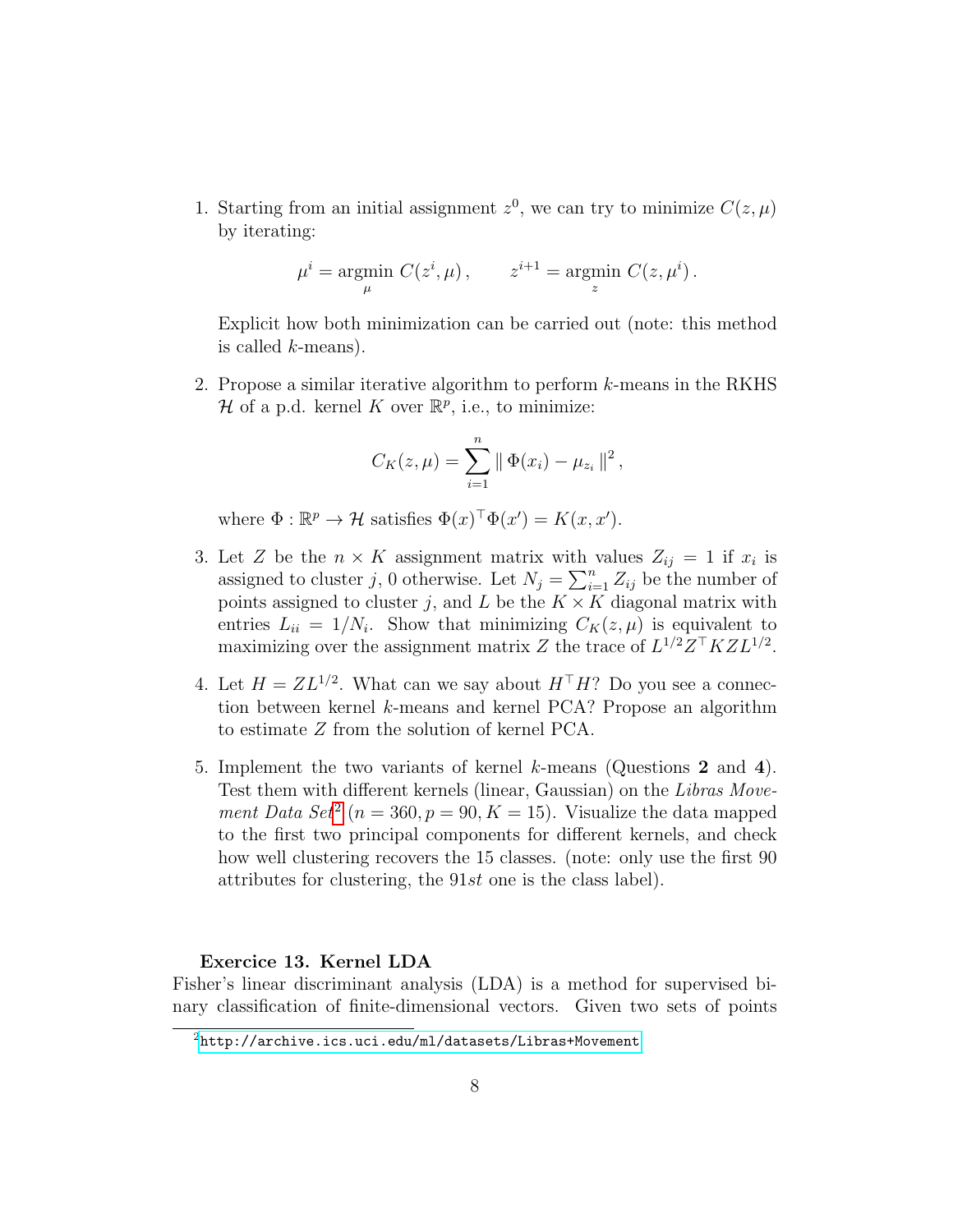$S_1 = \{x_1^1, \ldots, x_{n_1}^1\}$  and  $S_2 = \{x_1^2, \ldots, x_{n_2}^2\}$  in  $\mathbb{R}^p$ , let us denote by  $m_i =$ 1  $\frac{1}{n_i} \sum_{j=1}^{l_i} x_j^i$ , and by:

$$
S_B = (m_1 - m_2)(m_1 - m_2)^{\top}, \qquad (1)
$$

$$
S_W = \sum_{i=1,2} \sum_{x \in S_i} (x - m_i)(x - m_i)^\top , \qquad (2)
$$

the between and within class scatter matrices, respectively. LDA constructs the function

$$
f_w(x) = w^\top x\,,
$$

where  $w$  is the vector which maximizes

$$
J(w) = \frac{w^{\top} S_B w}{w^{\top} S_W w}.
$$

- 1. Why does it make sense to maximize  $J(w)$ ? What do we expect to find? (you can take as example the case where the two sets  $S_1$  and  $S_2$ form two clusters, e.g., two Gaussians).
- 2. We want to extend LDA to the feature space  $\mathcal H$  induced by a positive definite kernel K by the relations  $K(x, x') = \langle \Phi(x), \Phi(x') \rangle_{\mathcal{H}}$ . For a vector  $w \in \mathcal{H}$  that is a linear combination of the form

$$
w = \sum_{i=1,2} \sum_{j=1}^{n_i} \alpha_j^i \Phi(x_j^i) ,
$$

express  $J(w)$  and  $f_w(x)$  as a function of  $\alpha$  and K.

# Exercice 14. Rademacher complexity

A Rademacher variable is a random variables  $\sigma$  that can take two possible values,  $-1$  and  $+1$ , with equal probability  $1/2$ .

1. Let  $(u_1, u_2, \ldots, u_N)$  be N vectors in a Hilbert space endowed with an inner product  $\langle , \rangle$ ,  $\langle , \rangle$ , and let  $\sigma_1, \sigma_2, \ldots, \sigma_N$  be N independent Rademacher variables. Show that:

$$
E\left(\sum_{i=1}^N\sum_{j=1}^N\sigma_i\sigma_j < u_i, u_j > \right) = \sum_{i=1}^N \|u_i\|^2.
$$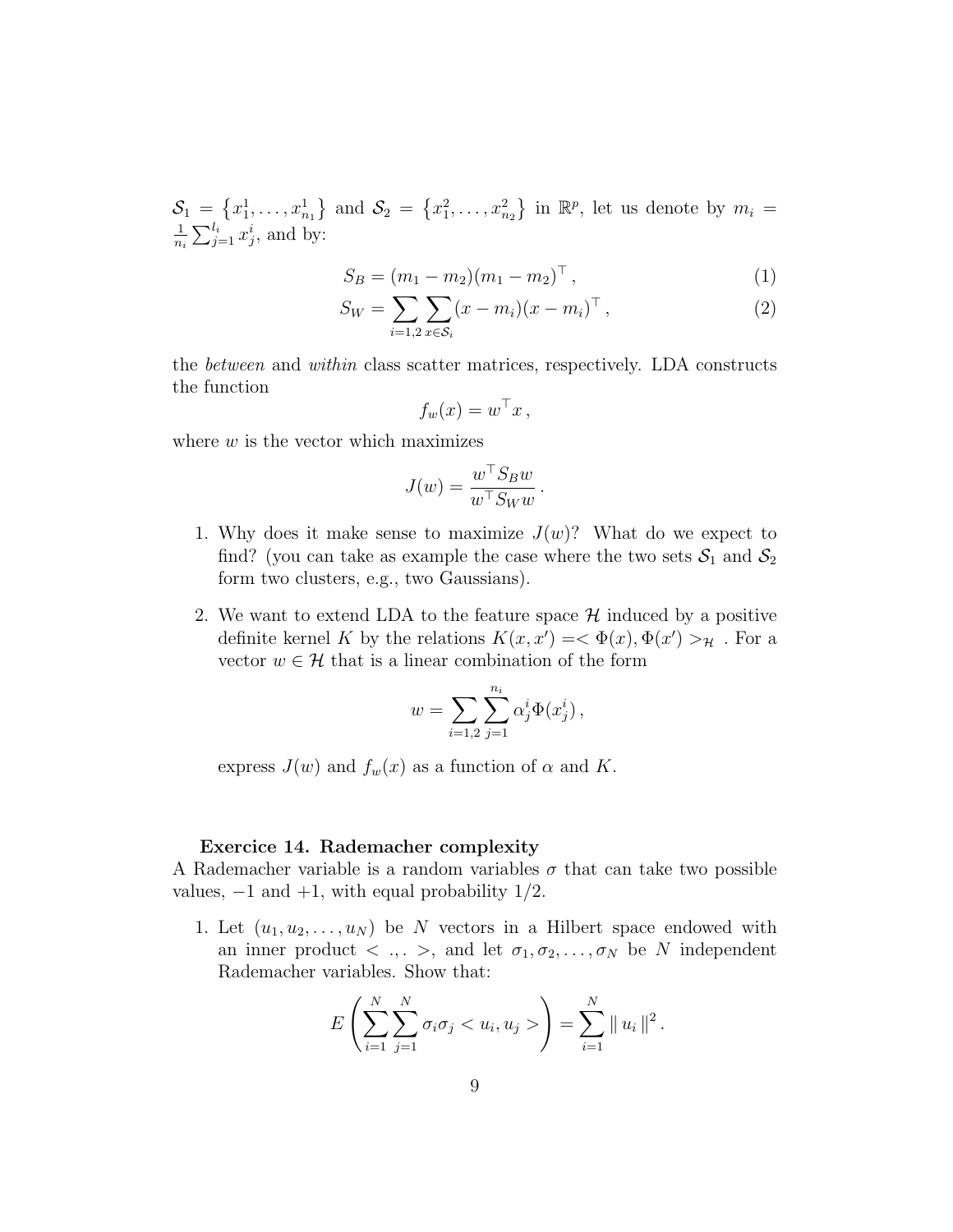2. Let K be a positive definite kernel on a space  $\mathcal{X}, \mathcal{H}_K$  denote the associated reproducing kernel Hilbert space, and  $B_R = \{f \in \mathcal{H}_K, ||f||_{\mathcal{H}_K} \leq R\}.$ Let a set of points  $\mathcal{S} = (\mathbf{x}_1, \mathbf{x}_2, \dots, \mathbf{x}_N)$  with  $\mathbf{x}_i \in \mathcal{X}$   $(i = 1, \dots, N)$ , and let  $\sigma_1, \sigma_2, \ldots, \sigma_N$  be N independent Rademacher variables. Show that:

$$
E \sup_{f \in B_R} \left| \sum_{i=1}^N \sigma_i f(\mathbf{x}_i) \right| \leq R \sqrt{\sum_{i=1}^N K(\mathbf{x}_i, \mathbf{x}_i)}.
$$

#### Exercice 15. Some upper bounds for learning theory

Let K be a positive definite kernel on a measurable set  $\mathcal{X}, (\mathcal{H}_K, \|\cdot\|_{\mathcal{H}_K})$ denote the corresponding reproducing kernel Hilbert space,  $\lambda > 0$ , and  $\varphi$ :  $\mathbb{R} \to \mathbb{R}$  a function. We assume that:

$$
\kappa = \sup_{\mathbf{x} \in \mathcal{X}} K(\mathbf{x}, \mathbf{x}) < +\infty ,
$$

and we note  $B_R = \{f \in \mathcal{H}_K, \|f\|_{\mathcal{H}_K} \leq R\}$ . Let us define, for all  $f \in \mathcal{H}$  and  $\mathbf{x} \in \mathcal{X},$ 

$$
R_{\varphi}(f, \mathbf{x}) = \varphi(f(\mathbf{x})) + \lambda \|f\|_{\mathcal{H}_K}^2.
$$

1.  $\varphi$  is said to be Lipschitz if there exists a constant  $L > 0$  such that, for all  $u, v \in \mathbb{R}, |\varphi(u) - \varphi(v)| \leq L |u - v|$ . Show that, in that case, there exists a constant  $C_1$  to be determined such that, for all  $\mathbf{x} \in \mathcal{X}$ and  $f, g \in B_R$ :

$$
|R_{\varphi}(f, \mathbf{x}) - R_{\varphi}(g, \mathbf{x})| \leq C_1 ||f - g||_{\mathcal{H}_K}.
$$

2.  $\varphi$  is said to be convex if for all  $u, v \in \mathbb{R}$  and  $t \in [0, 1], \varphi (tu + (1 - t)v) \le$  $t\varphi(u)+(1-t)\varphi(v)$ . We assume that  $\varphi$  is convex, and that for all  $\mathbf{x} \in \mathcal{X}$ , there exists  $f_{\mathbf{x}} \in \mathcal{H}$  which minimizes  $f \mapsto R_{\varphi}(f, \mathbf{x})$ . Show that there exists a constant  $C_2 > 0$  to be determined, such that:

$$
\psi(f, \mathbf{x}) \stackrel{\Delta}{=} R_{\varphi}(f, \mathbf{x}) - R_{\varphi}(f_{\mathbf{x}}, \mathbf{x}) \ge C_2 \|f - f_{\mathbf{x}}\|_{\mathcal{H}_K}^2.
$$

3. Under the hypothesis of questions 2.1 and 2.2, show that there exists a constant  $C$ , to be determined, such that if  $X$  is a random variable with values in  $\mathcal{X}$ , then:

$$
\forall f \in B_R, \quad E\psi(f, X)^2 \leq CE\psi(f, X) .
$$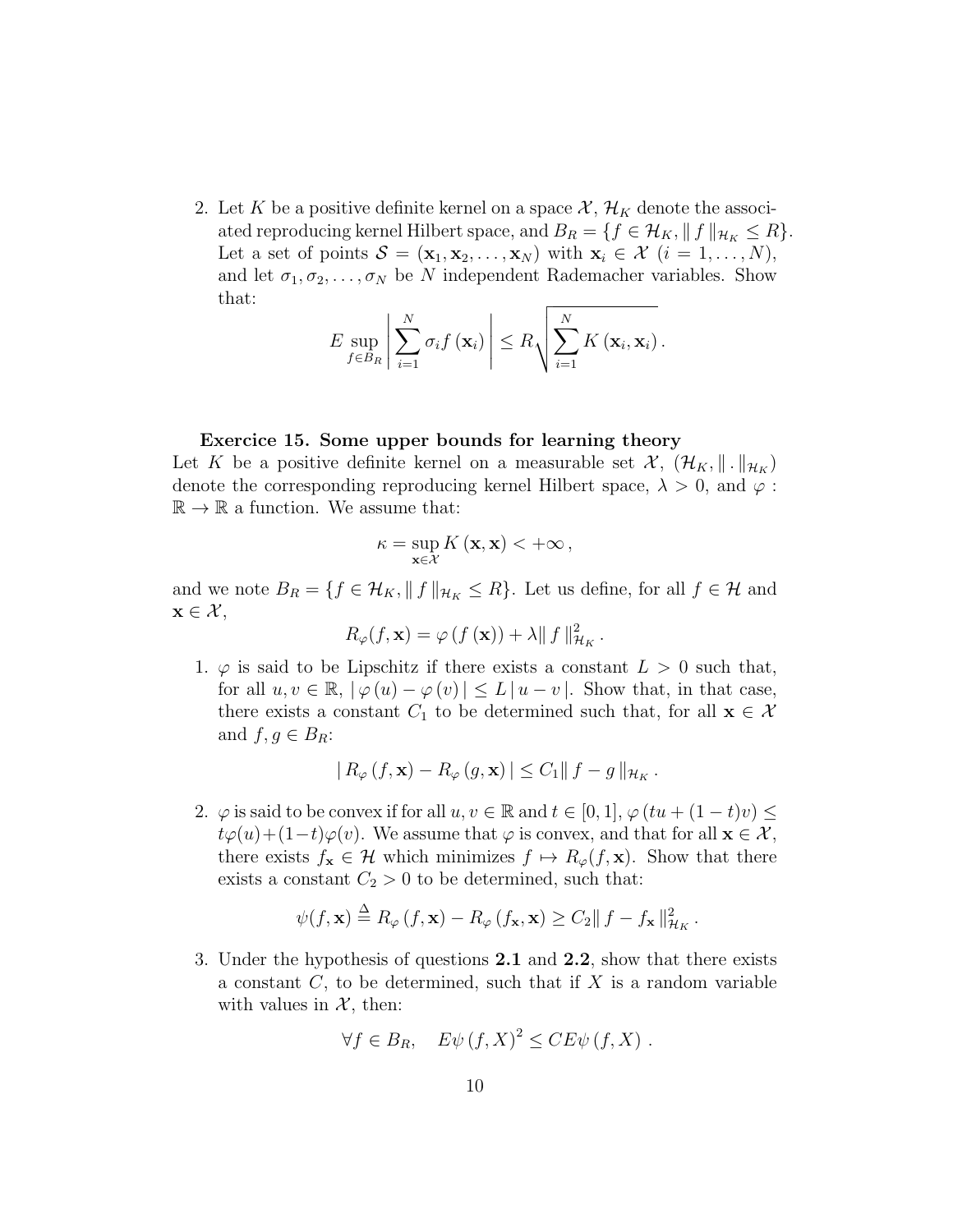# Exercice 16. Dual coordinate ascent algorithms for SVMs

1. We recall the primal formulation of SVMs seen in the class (slide 142).

$$
\min_{f \in \mathcal{H}} \frac{1}{n} \sum_{i=1}^{n} \max(0, 1 - y_i f(\mathbf{x}_i)) + \lambda \|f\|_{\mathcal{H}}^2,
$$

and its dual formulation (slide 152)

$$
\max_{\alpha \in \mathbb{R}^n} 2\alpha^{\top} \mathbf{y} - \alpha^{\top} \mathbf{K} \alpha \quad \text{such that} \quad 0 \le y_i \alpha_i \le \frac{1}{2\lambda n}, \text{ for all } i.
$$

The coordinate ascent method consists of iteratively optimizing with respect to one variable, while fixing the other ones. Assuming that you want to maximize the dual by following this approach. Find (and justify) the update rule for  $\alpha_j$ .

2. Consider now the primal formulation of SVMs with intercept

$$
\min_{f \in \mathcal{H}, b \in \mathbb{R}} \frac{1}{n} \sum_{i=1}^{n} \max(0, 1 - y_i(f(\mathbf{x}_i) + b)) + \lambda \|f\|_{\mathcal{H}}^2,
$$

Can we still apply the representer theorem? Why? Derive the corresponding dual formulation by using Lagrangian duality. Can we apply the coordinate ascent method to this dual? If yes, what are the update rules?

3. Consider a coordinate ascent method to this dual that consists of updating two variables  $(\alpha_i, \alpha_j)$  at a time (while fixing the  $n-2$  other variables). What are the update rules for these two variables?

#### Exercice 17. 2-SVM

The 2-SVM algorithm is a method for supervised binary classification. Given a training set  $(x_i, y_i)_{i=1,\dots,n}$  of training patterns  $x_1, \dots, x_n$  in a space X endowed with a positive definite kernel  $K$ , and a set of corresponding labels  $y_1, \ldots, y_n \in \{-1, 1\}$ , it solves the following problem:

$$
\min_{f \in H_K} \left\{ \frac{1}{n} \sum_{i=1}^n L(f(x_i), y_i) + \lambda ||f||^2 \right\},\,
$$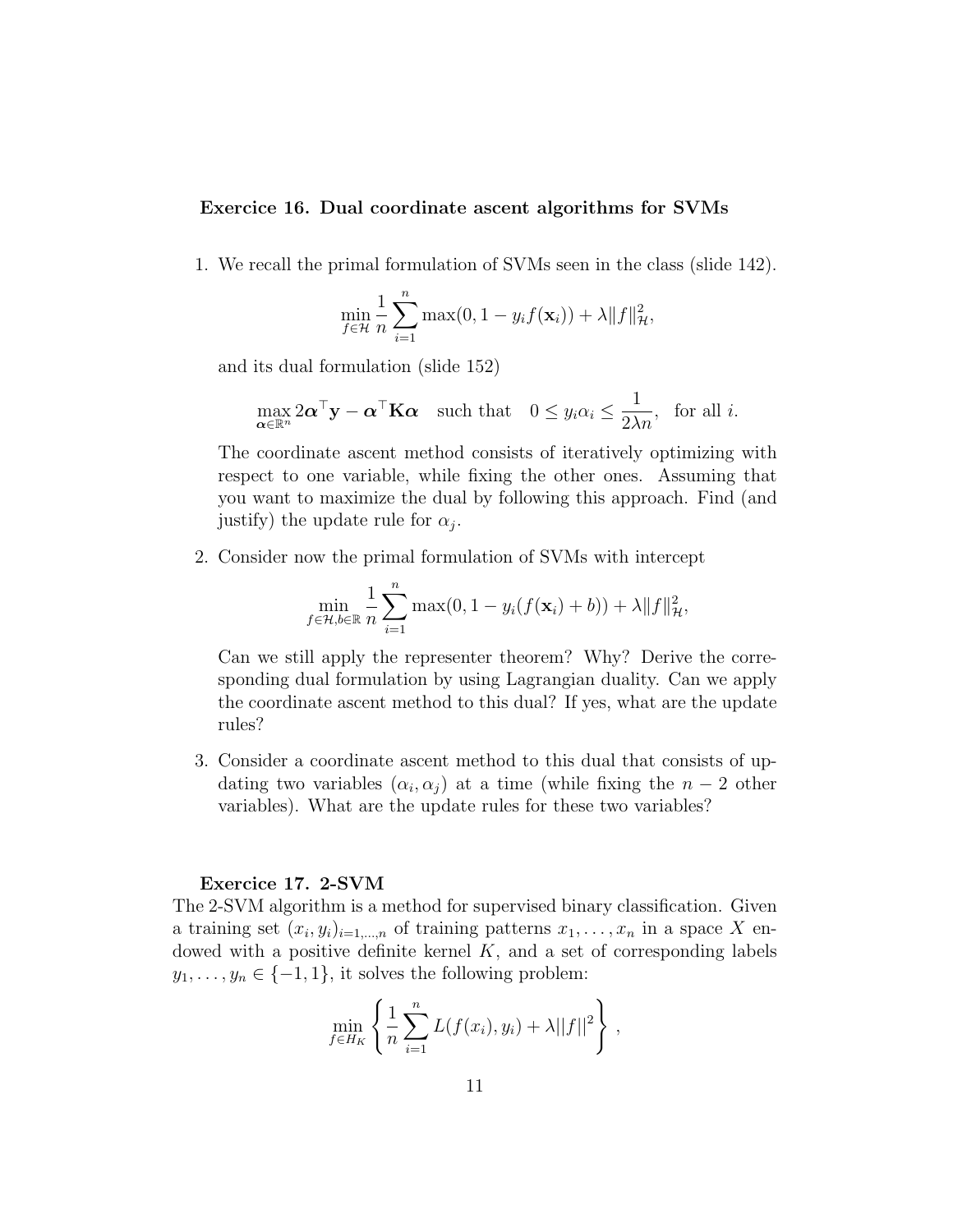where  $||f||$  is the norm of f in the RKHS  $H_K$  of the kernel K, and L is the square hinge loss function:

$$
L(u, y) = \max(1 - uy, 0)^2.
$$

Write the primal and dual problems associated to the 2-SVM, and compare the result with the SVM studied in the course.

#### Exercice 18. Kernel mean embedding

Let us consider a Borel probability measure  $P$  of some random variable  $X$ on a compact set X. Let  $K : \mathcal{X} \times \mathcal{X} \to \mathbb{R}$  be a continuous, bounded, p.d. kernel and  $H$  be its RKHS. The kernel mean embedding of  $P$  is defined as the function

$$
\mu(P) : \mathcal{X} \to \mathbb{R}
$$

$$
y \mapsto \mathbb{E}_{X \sim P}[K(X, y)].
$$

1. Show that  $\mu(P)$  is in H and that  $\mathbb{E}_{X\sim P}[f(X)] = \langle f, \mu(P) \rangle_{\mathcal{H}}$  for any  $f \in \mathcal{H}$ .

Remark: If P and Q are two Borel probability measures, then

$$
\mu(P) = \mu(Q) \quad implies \quad \{ \mathbb{E}_{X \sim P}[f(X)] = \mathbb{E}_{X \sim Q}[f(X)] \quad \text{for all} \quad f \in \mathcal{H} \}.
$$

When H is dense in the space of continuous bounded functions on  $\mathcal{X},$ this relation is sufficient to show that  $P = Q$ . Hence, the kernel mean embedding (single point in the RKHS!) carries all information about the distribution. We call such kernels "universal". It is possible to show that the Gaussian kernel is universal.

2. Consider the empirical distribution

$$
P_{\mathcal{S}} = \frac{1}{n} \sum_{i=1}^{n} \delta_{x_i},
$$

where  $S = \{x_1, \ldots, x_n\}$  is a finite subset of X and  $\delta_{x_i}$  is a Dirac distribution centered at  $x_i$ . Show that

$$
\mathbb{E}_{\mathcal{S}}[\|\mu(P) - \mu(P_{\mathcal{S}})\|_{\mathcal{H}}] \le \frac{4\sqrt{\mathbb{E}K(X,X)}}{\sqrt{n}},
$$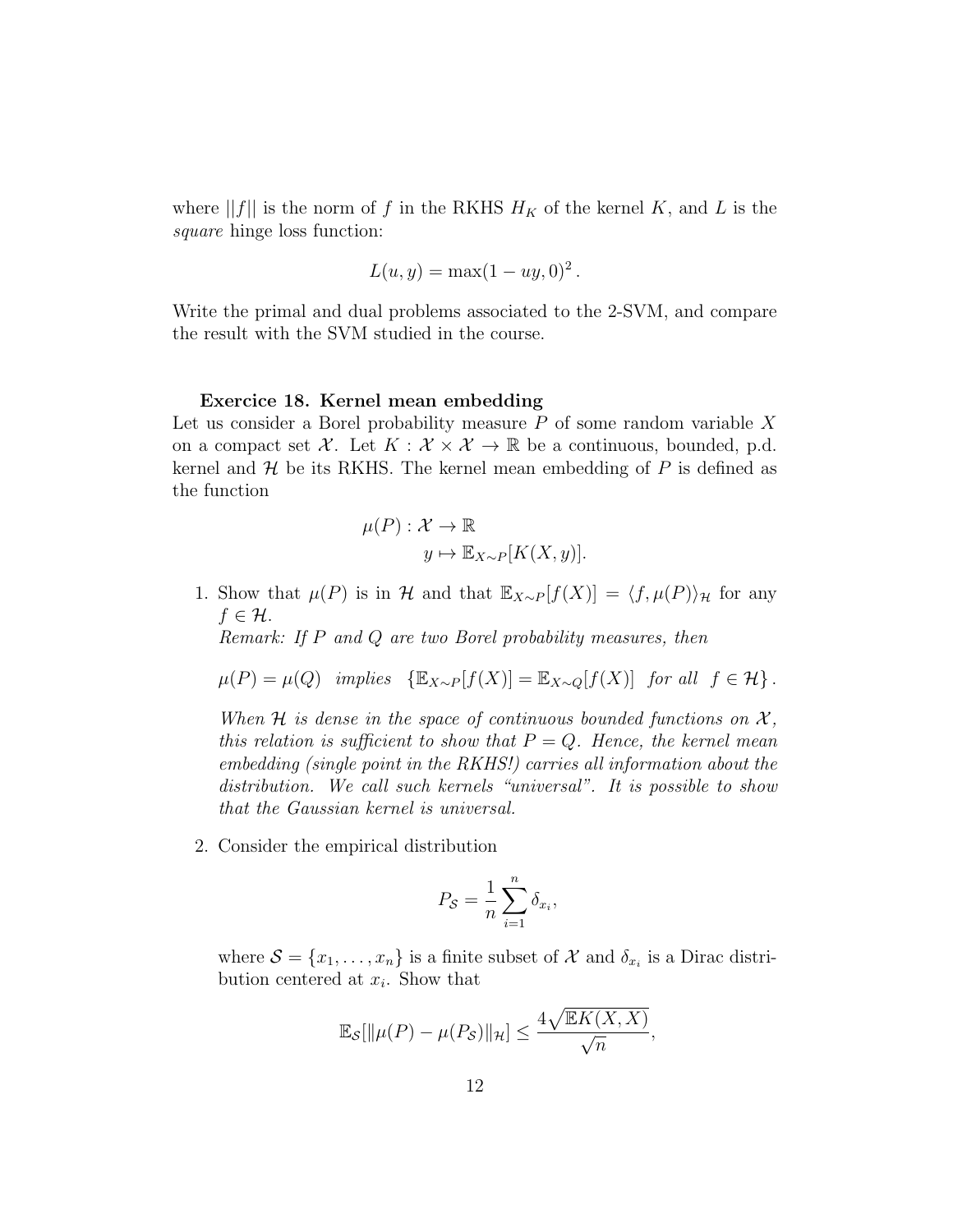where  $\mathbb{E}_{\mathcal{S}}$  is the expectation by randomizing over the training set (each  $x_i$  is a r.v. distributed according to P). Remember that you are allowed to (and you should!) use any existing result from the slides.

3. Consider the quantity

$$
MMD(S_1, S_2) = \mathbb{E}_{\mathcal{S}}[\|\mu(P_{S_1}) - \mu(P_{S_2})\|_{\mathcal{H}}^2
$$

for two sets  $S_1 = (x_1, \ldots, x_n)$  and  $S_2 = (y_1, \ldots, y_m)$ . Show that

$$
MMD(S_1, S_2) = \left(\sup_{\|f\|_{\mathcal{H}} \leq 1} \left\{\frac{1}{n} \sum_{i=1}^n f(x_i) - \frac{1}{m} \sum_{j=1}^m f(y_j) \right\}\right)^2,
$$

and give a formula for this quantity in terms of kernel evaluations only. Remark: this is called the maximum mean discrepancy criterion, which can be used for statistical testing (are  $S_1$  and  $S_2$  coming from the same distribution?).

4. We consider  $\mathcal{X} = \mathbb{R}^d$  and the *normalized* Gaussian kernel with bandwidth  $\sigma: K(x,y) = \sigma^{-d} \exp \left(-\frac{\|x-y\|^2}{2\sigma^2}\right)$  $\frac{z-y\|^2}{2\sigma^2}$ . For any two sets  $\mathcal{S}_1$  and  $\mathcal{S}_2$ , show that  $MMD(\mathcal{S}_1, \mathcal{S}_2)$  is a decreasing function of  $\sigma$ .

#### Exercice 19. Sobolev spaces

1. Let

 $\mathcal{H} = \{f : [0,1] \to \mathbb{R}, \text{ absolutely continuous}, f' \in L^2([0,1]), f(0) = 0\},\}$ 

endowed with the bilinear form

$$
\forall f, g \in \mathcal{H}, \quad \langle f, g \rangle_{\mathcal{H}} = \int_0^1 f'(u)g'(u)du.
$$

Show that  $H$  is an RKHS, and compute its reproducing kernel.

2. Same question when

 $\mathcal{H} = \{f : [0, 1] \to \mathbb{R}, \text{ absolutely continuous}, f' \in L^2([0, 1]), f(0) = f(1) = 0\},\}$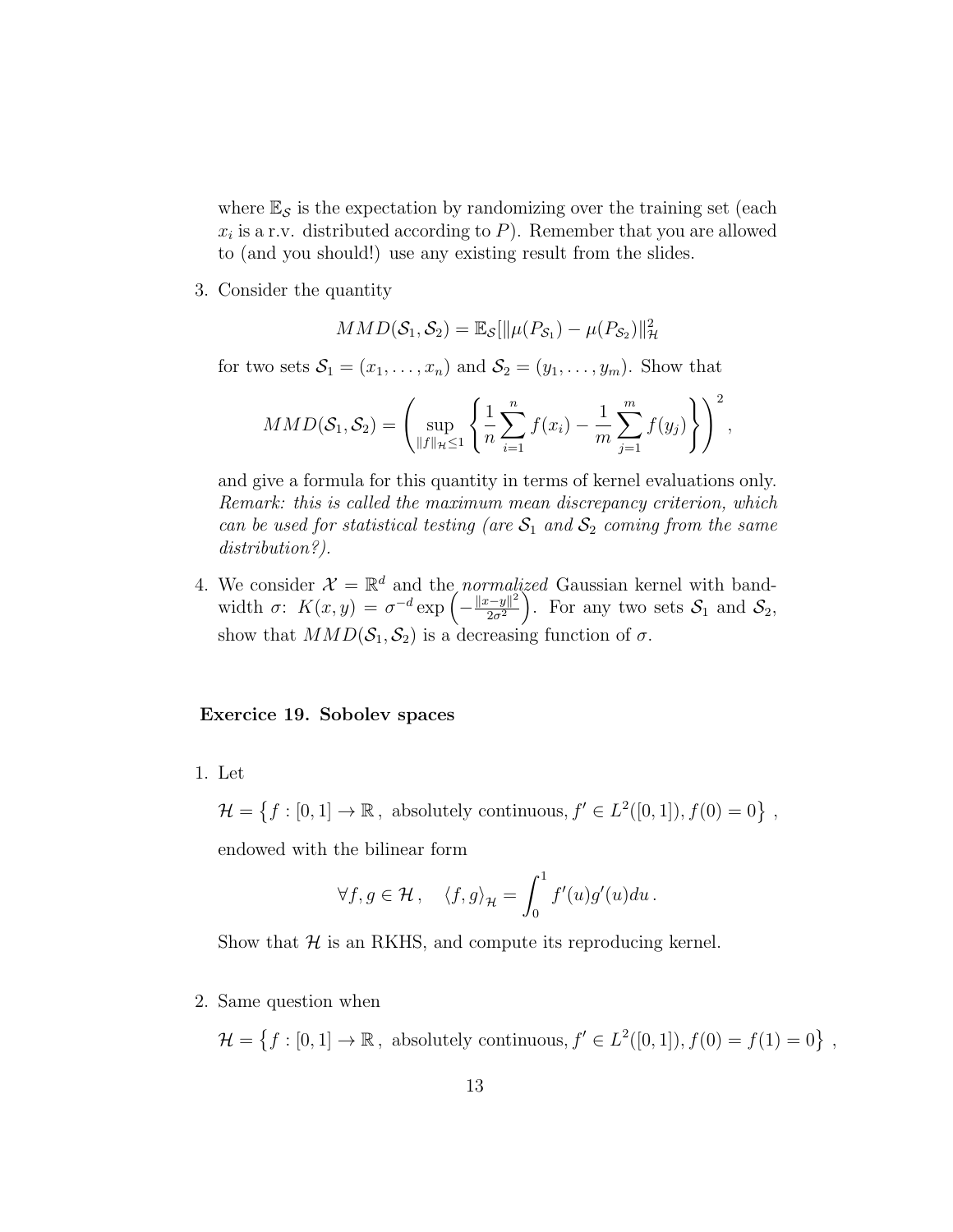3. Same question, when  $H$  is endowed with the bilinear form:

$$
\forall f, g \in \mathcal{H}, \quad \langle f, g \rangle_{\mathcal{H}} = \int_0^1 \left( f(u)g(u) + f'(u)g'(u) \right) du.
$$

4. Same question when

 $\mathcal{H} = \{f : [0,1] \to \mathbb{R}, f' \text{ exists and absolutely continuous}, f'' \in L^2([0,1]), f(0) = f'(0) = 0\},\$ endowed with the bilinear form

$$
\forall f, g \in \mathcal{H}, \quad \langle f, g \rangle_{\mathcal{H}} = \int_0^1 f''(u)g''(u)du.
$$

#### Exercice 20. Splines

Let  $H = C_2([0,1])$  be the set of twice continuously differentiable functions  $f : [0,1] \to \mathbb{R}$ , and  $H_1 \subset H$  be the set of functions  $f \in H$  that satisfy:

$$
f(0) = f'(0) = 0.
$$

1. Show that  $H_1$  endowed with the norm:

$$
\| f \|_{H_1}^2 = \int_0^1 f''(t)^2 dt
$$

is a reproducing kernel Hilbert space (RKHS), and compute the reproducing kernel  $K_1$ .

2. Let  $H_2$  be the set of affine functions  $f : [0,1] \to \mathbb{R}$  (i.e., the functions that can be written as  $f(x) = ax + b$ , with  $a, b \in \mathbb{R}$ ). Show that  $H_2$ endowed with the norm:

$$
\| f \|_{H_2}^2 = f(0)^2 + f'(0)^2
$$

is a RKHS and compute the corresponding kernel  $K_2$ .

3. Deduce that  $H$  endowed with the norm:

$$
\| f \|_{H}^{2} = \int_{0}^{1} f''(t)^{2} dt + f(0)^{2} + f'(0)^{2}
$$

is a RKHS and compute the reproducing kernel K.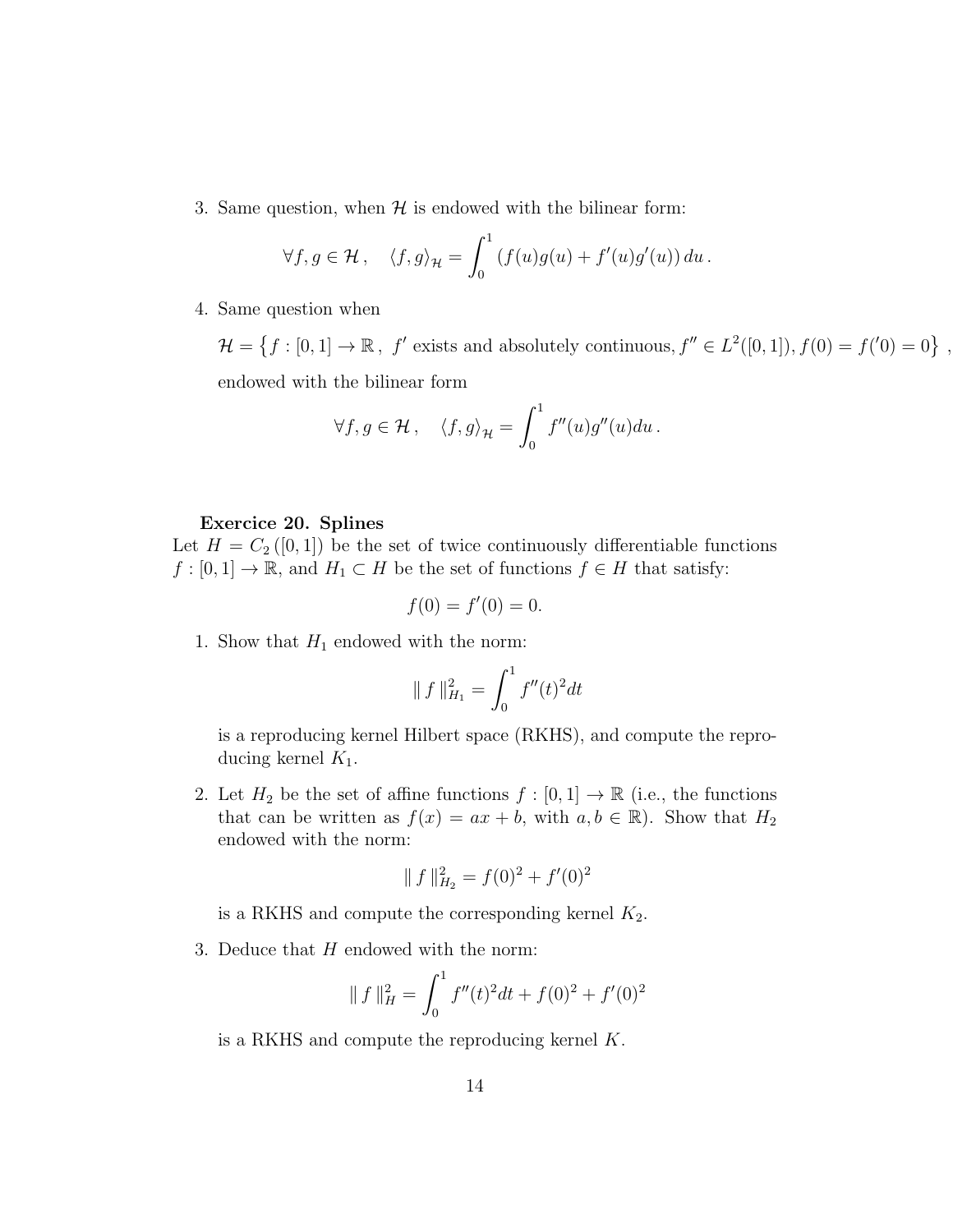4. Let  $0 < x_1 < \ldots < x_n < 1$  and  $(y_1, \ldots, y_n) \in \mathbb{R}^n$ . In order to estimate a regression function  $f : [0,1] \to \mathbb{R}$ , we consider the following optimization problem:

<span id="page-14-0"></span>
$$
\min_{f \in H} \frac{1}{n} \sum_{i=1}^{n} \left( f(x_i) - y_i \right)^2 + \lambda \int_0^1 f''(t)^2 dt.
$$
 (3)

Show that any solution of [\(3\)](#page-14-0) can be expanded as:

$$
\hat{f}(x) = \sum_{i=1}^{n} \alpha_i K_1(x_i, x) + \beta_1 x + \beta_2,
$$

with  $\boldsymbol{\alpha} = (\alpha_1, \dots, \alpha_n)' \in \mathbb{R}^n$  et  $\boldsymbol{\beta} = (\beta_0, \beta_1)' \in \mathbb{R}^2$ .

5. Let I be the  $n \times n$  identity matrix, M be the square  $n \times n$  matrix defined by:

$$
M_{i,j} = \begin{cases} K_1(x_i, x_j) & \text{si } i \neq j, \\ K_1(x_i, x_j) + n\lambda & \text{si } i = j, \end{cases}
$$

T be the  $n \times 2$  matrix:

$$
T = \left(\begin{array}{cc} 1 & x_1 \\ \vdots & \vdots \\ 1 & x_n \end{array}\right),
$$

and  $\mathbf{y} = (y_1, \dots, y_n)'$ . Show that  $\boldsymbol{\alpha}$  and  $\boldsymbol{\beta}$  satisfy:

$$
\begin{cases}\nT'\alpha = 0, \\
M\alpha + T\beta = \mathbf{y}.\n\end{cases}
$$

6. Deduce that  $\alpha$  and  $\beta$  are given by:

$$
\begin{cases} \alpha = M^{-1} \left( I - T \left( T' M^{-1} T \right)^{-1} T' M^{-1} \right) \mathbf{y}, \\ \beta = \left( T' M^{-1} T \right)^{-1} T' M^{-1} \mathbf{y}. \end{cases}
$$

7. Show that

$$
\bullet \ \hat{f} \in C_2([0,1]);
$$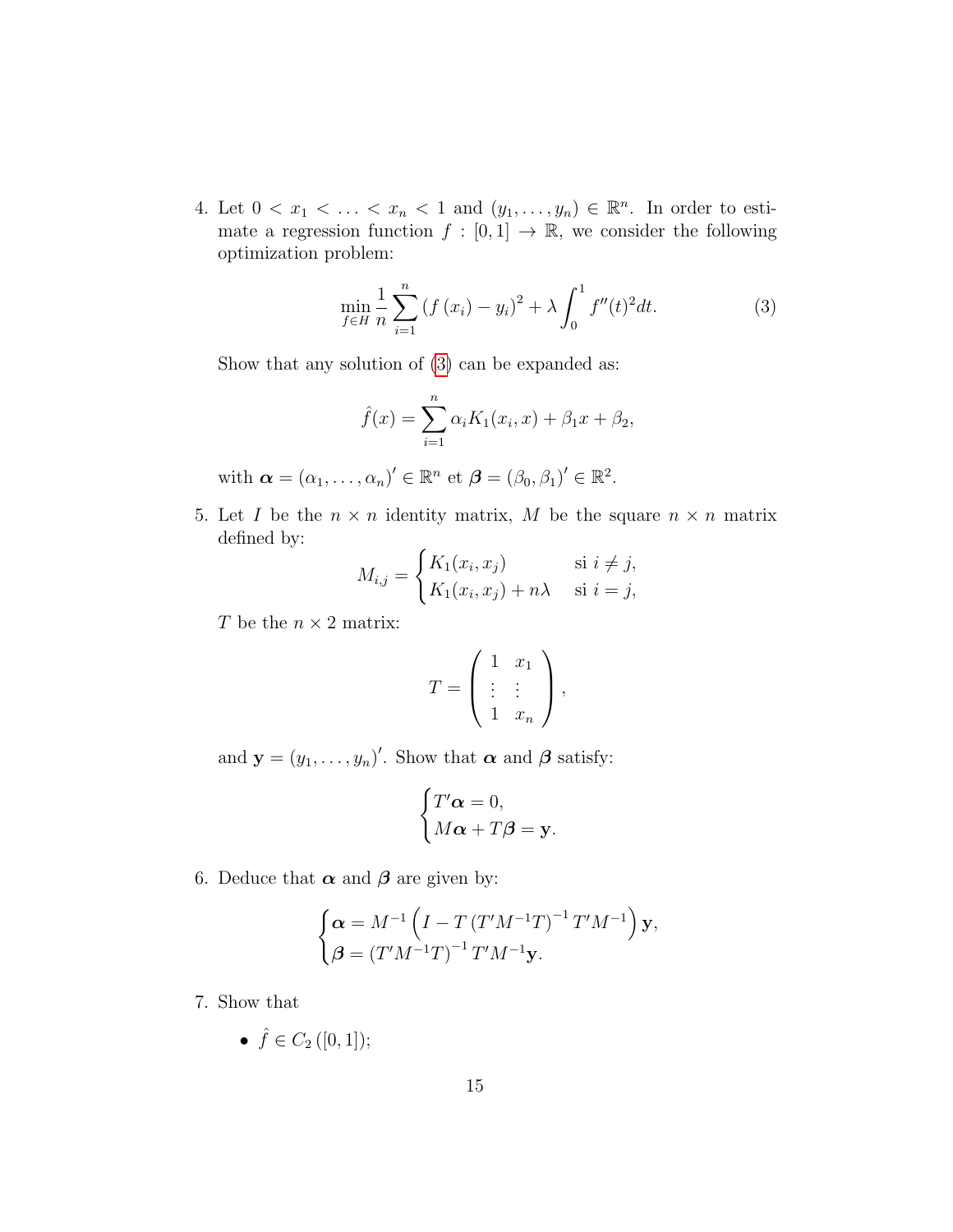- $\hat{f}$  is a polynomial of degree 3 on each interval  $[x_i, x_{i+1}]$  for  $i =$  $1, \ldots, n-1;$
- $\hat{f}$  is an affine function on both intervals  $[0, x_1]$  and  $[x_n, 1]$ .

 $\hat{f}$  is called a *spline*.

#### Exercice 21. Duality

 $\alpha$ 

Let  $(x_1, y_1), \ldots, (x_n, y_n)$  a training set of examples where  $x_i \in \mathcal{X}$ , a space endowed with a positive definite kernel K, and  $y_i \in \{-1, 1\}$ , for  $i = 1, \ldots, n$ .  $\mathcal{H}_K$  denotes the RKHS of the kernel K. We want to learn a function f:  $\mathcal{X} \mapsto \mathbb{R}$  by solving the following optimization problem:

$$
\min_{f \in \mathcal{H}_K} \frac{1}{n} \sum_{i=1}^n \ell_{y_i} \left( f(x_i) \right) \quad \text{such that} \quad || f ||_{\mathcal{H}_K} \leq B \,, \tag{4}
$$

where  $\ell_y$  is a convex loss functions (for  $y \in \{-1, 1\}$ ) and  $B > 0$  is a parameter.

1. Show that there exists  $\lambda \geq 0$  such that the solution to problem [\(7\)](#page-21-0) can be found be solving the following problem:

$$
\min_{\alpha \in \mathbb{R}^n} R(K\alpha) + \lambda \alpha^\top K\alpha \,,\tag{5}
$$

where K is the  $n \times n$  Gram matrix and  $R : \mathbb{R}^n \to \mathbb{R}$  should be explicited.

- 2. Compute the Fenchel-Legendre transform<sup>[3](#page-15-0)</sup>  $R^*$  of R in terms of the Fenchel-Legendre transform  $\ell_y^*$  of  $\ell_y$ .
- 3. Adding the slack variable  $u = K\alpha$ , the problem [\(7\)](#page-21-0) can be rewritten as a constrained optimization problem:

<span id="page-15-1"></span>
$$
\min_{\in \mathbb{R}^n, u \in \mathbb{R}^n} R(u) + \lambda \alpha^{\top} K \alpha \quad \text{such that} \quad u = K \alpha. \tag{6}
$$

Express the dual problem of  $(6)$  in terms of  $R^*$ , and explain how a solution to [\(6\)](#page-15-1) can be found from a solution to the dual problem.

$$
f^*(u) = \sup_{x \in \mathbb{R}^N} x^\top u - f(x).
$$

<span id="page-15-0"></span><sup>&</sup>lt;sup>3</sup>For any function  $f : \mathbb{R}^N \to \mathbb{R}$ , the Fenchel-Legendre transform (or convex conjugate) of f is the function  $f^* : \mathbb{R}^N \to \mathbb{R}$  defined by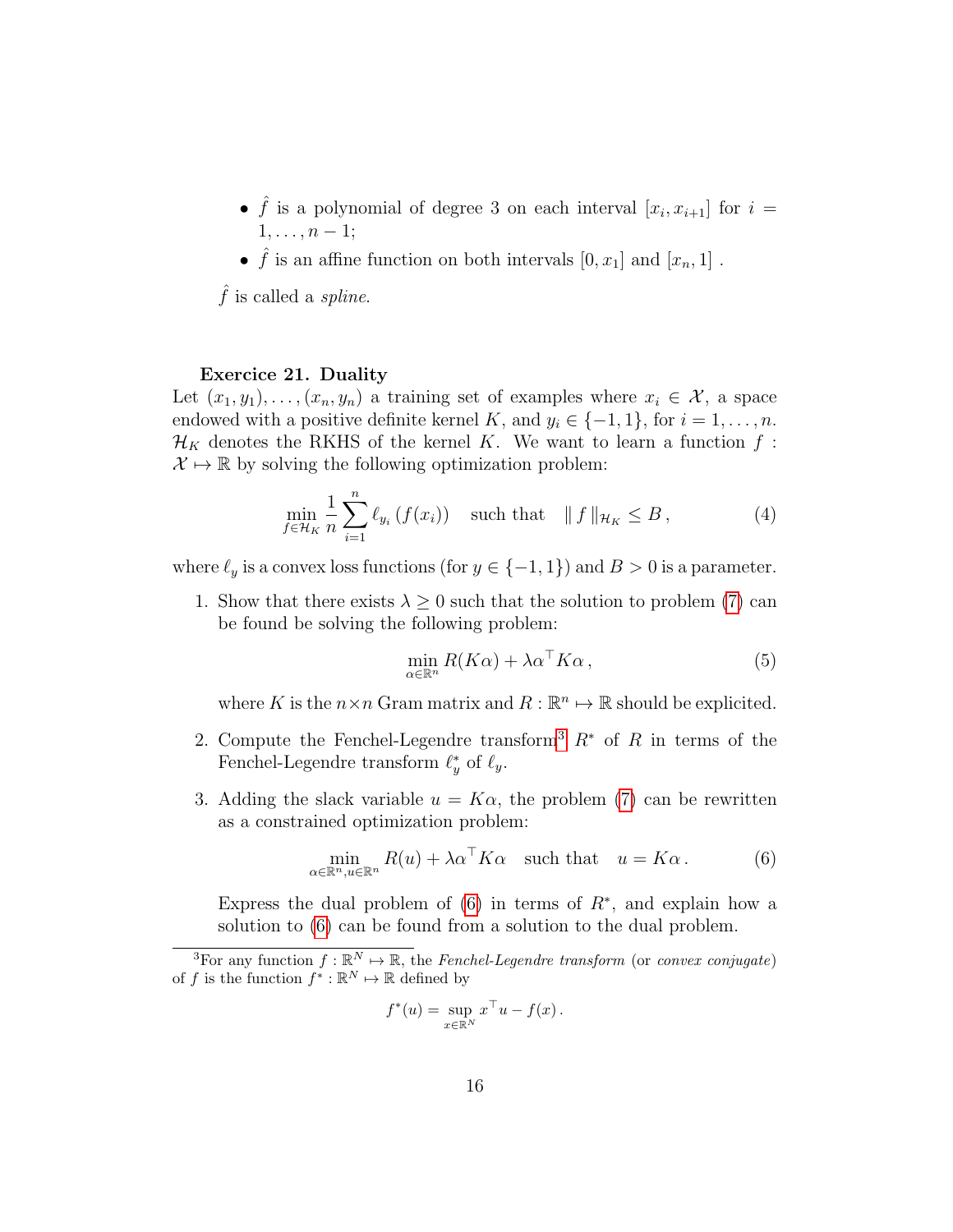4. Explicit the dual problem for the logistic and squared hinge losses:

$$
\ell_y(u) = \log(1 + e^{-yu}).
$$
  

$$
\ell_y(u) = \max(0, 1 - yu)^2.
$$

#### Exercice 22.  $B_n$ -splines

The convolution between two functions  $f, g : \mathbb{R} \to \mathbb{R}$  is defined by:

$$
f \star g(x) = \int_{-\infty}^{\infty} f(u)g(x-u)du,
$$

when this integral exists.

Let now the function:

$$
I(x) = \begin{cases} 1 & \text{si } -1 \le x \le 1, \\ 0 & \text{si } x < -1 \text{ ou } x > 1, \end{cases}
$$

and  $B_n = I^{\star n}$  for  $n \in \mathbb{N}^*$  (that is, the function I convolved n times with itself:  $B_1 = I, B_2 = I \star I, B_3 = I \star I \star I$ , etc...).

Is the function  $k(x, y) = B_n(x - y)$  a positive definite kernel over  $\mathbb{R} \times \mathbb{R}$ ? If yes, describe the corresponding reproducing kernel Hilbert space.

#### Exercice 23. Semigroup kernels

1. Are the following functions positive definite kernels?

$$
\forall x, y \in \mathbb{R}, \quad K_2(x, y) = \frac{1}{2 - e^{-\|x - y\|^2}}
$$

$$
\forall x, y \in \mathbb{R}, \quad K_3(x, y) = \max(0, 1 - |x - y|)
$$

- 2. For any  $n > 0$ , show that the  $n \times n$  Hankel matrix  $A_{ij} = \frac{1}{1+i}$  $\frac{1}{1+i+j}$  is positive semidefinite.
- 3. Describe the functions  $\varphi : [0,1] \mapsto \mathbb{R}$  such that:

$$
K(x, y) = \varphi(\max(x + y - 1, 0))
$$

is a positive definite kernel on [0, 1].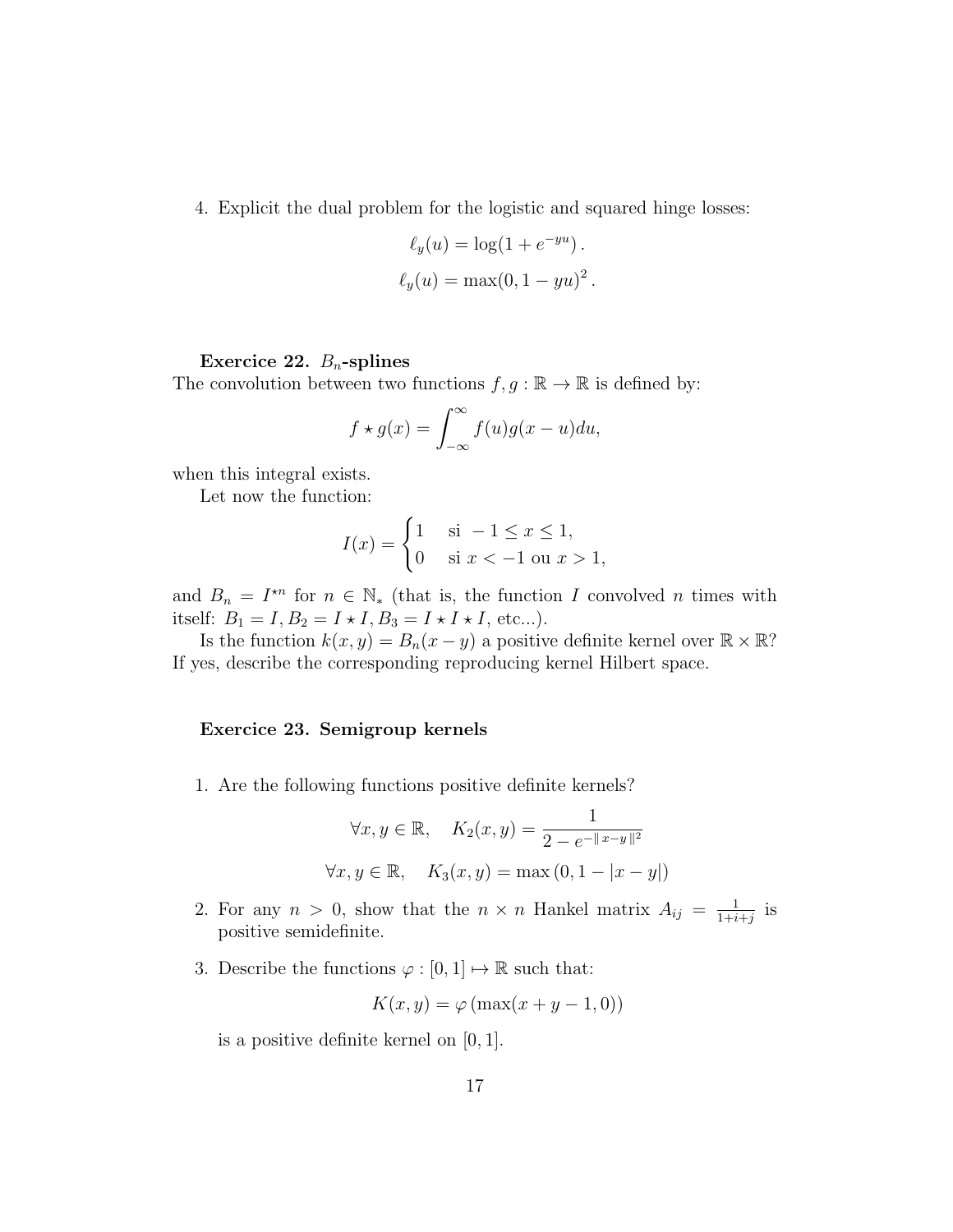4. Can you describe the functions  $\varphi : \mathbb{R}^+ \mapsto \mathbb{R}$  such that:

$$
K(x, y) = \varphi(\max(x, y))
$$

is a positive definite kernel on  $\mathbb{R}^+$  ?

#### Exercice 24. Gaussian RKHS

For any  $\sigma > 0$ , let  $K_{\sigma}$  be the normalized Gaussian kernel on  $\mathbb{R}^{d}$ .

$$
\forall x, y \in \mathbb{R}^d \quad K_{\sigma}(x, y) = \frac{1}{\left(\sqrt{2\pi}\sigma\right)^d} \exp\left(-\frac{\|x - y\|^2}{2\sigma^2}\right),
$$

and let  $\mathcal{H}_{\sigma}$  be its reproducing kernel Hilbert space (RKHS).

- 1. Recall a proof of the positive definiteness of  $K$ .
- 2. For any  $0 < \sigma < \tau$ , show that

$$
\mathcal{H}_{\tau}\subset\mathcal{H}_{\sigma}\subset L_2(\mathbb{R}^d)\,,
$$

3. For any  $0 < \sigma < \tau$  and  $f \in \mathcal{H}_{\tau}$ , show that

$$
\|f\|_{\mathcal{H}_{\tau}} \geq \|f\|_{\mathcal{H}_{\sigma}} \geq \|f\|_{L_2(\mathbb{R}^d)},
$$

and that

$$
0 \leq || f ||_{\mathcal{H}_{\sigma}}^2 - || f ||_{L_2(\mathbb{R}^d)}^2 \leq \frac{\sigma^2}{\tau^2} \left( || f ||_{\mathcal{H}_{\tau}}^2 - || f ||_{L_2(\mathbb{R}^d)}^2 \right) .
$$

4. For any  $\tau > 0$  and  $f \in \mathcal{H}_{\tau}$ , show that

$$
\lim_{\sigma \to 0} \| f \|_{\mathcal{H}_{\sigma}} = \| f \|_{L_2(\mathbb{R}^d)}.
$$

#### Exercice 25. Kernel for sets

We wish to construct positive definite kernels for finite sets of points in the interval [0, 1]. Let  $X = (x_1, \ldots, x_n)$  and  $Y = (y_1, \ldots, y_n)$  be two such sets of length  $n$  and  $m$ .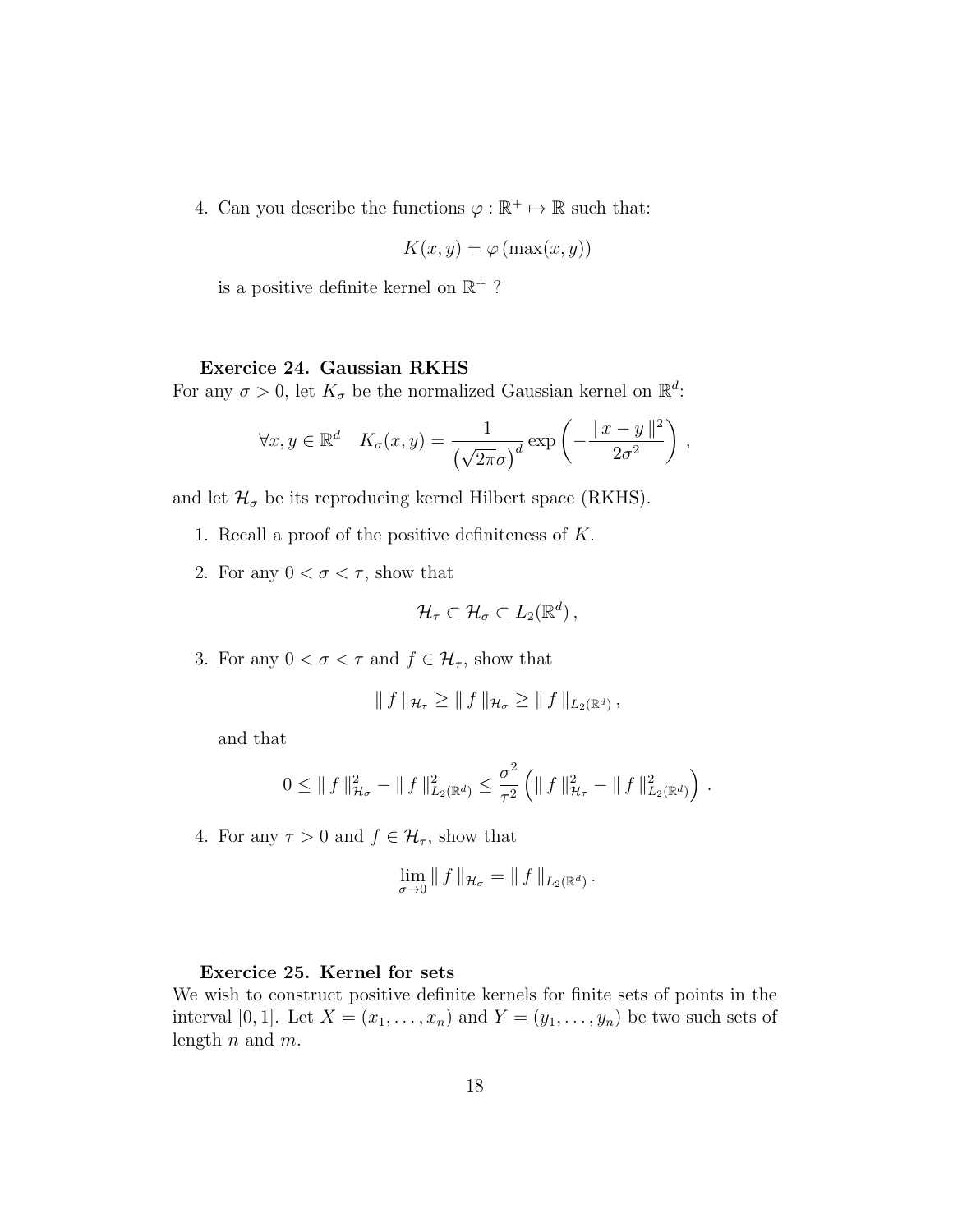1. Show that the following kernel is positive definite for any  $\sigma > 0$ :

$$
K_1(X,Y) = \sum_{x \in X} \sum_{y \in Y} \exp\left(-\frac{(x-y)^2}{2\sigma^2}\right).
$$

2. To any finite set X of length n we associate the function  $g_X : \mathbb{R} \to \mathbb{R}$ defined by:

$$
g_X(t) = \frac{1}{n} \sum_{x \in X} \exp\left(-\frac{(x-t)^2}{2\sigma^2}\right).
$$

Show that the following kernel is positive definite for any  $\sigma > 0$ :

$$
K_2(X,Y) = \int_{\mathbb{R}} g_X(t) g_Y(t) dt.
$$

Is there a simple relation between  $K_1(X, Y)$  and  $K_2(X, Y)$ ?

3. Let P be a partition of [0,1]. For any bin  $p \in \mathcal{P}$ , let  $n_p(X)$  be the number of points of  $X$  which are in  $p$ . Show that the following kernels are positive definite:

$$
K_3(X, Y) = \sum_{p \in \mathcal{P}} \min(n_p(X), n_p(Y)),
$$
  

$$
K_4(X, Y) = \prod_{p \in \mathcal{P}} \min(n_p(X), n_p(Y)).
$$

- 4. Let  $T_D$  be a complete binary tree of depth D, that is, a directed graph such that, starting from the root, each node has two children, until the nodes in the D-th generation which have no children (nodes with no children are called *leaves*). The nodes of  $T_D$  are denoted  $s \in T_D$ . How many nodes are there in  $T_D$ ?
- 5. We denote by  $S(T_D)$  the set of connected subgraphs of  $T_D$  which contain the root and such that all their nodes have either 0 or 2 children. What is the size of  $S(T_D)$  for  $D = 10$ ?
- 6. For  $0 < p < 1$ , we consider the following rule to generate randomly a tree in  $S(T_D)$ . We start at the root, and give it two children with probability p, and no child with probability  $1-p$ . If it has no child, then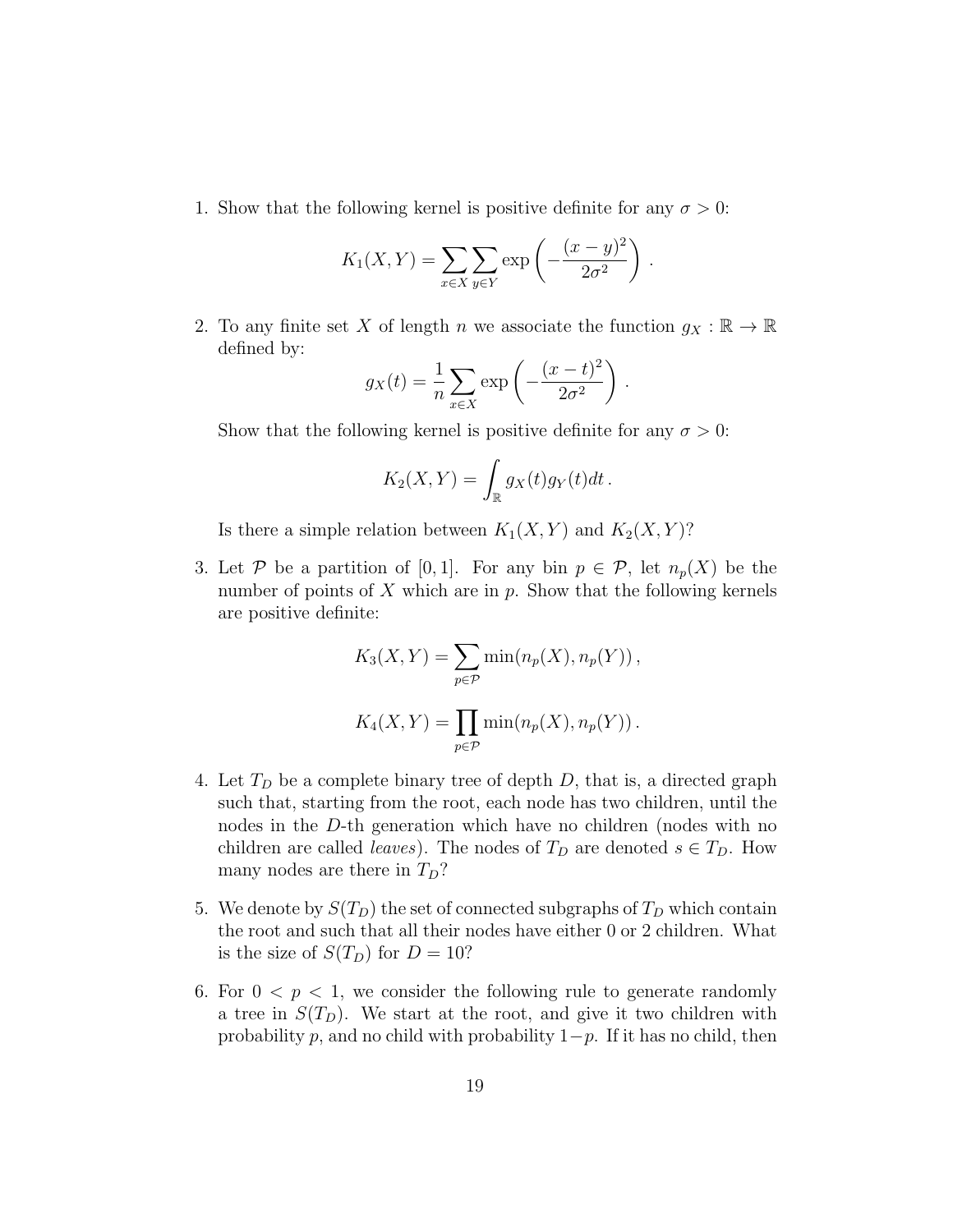the process stops and the tree generated is the root only. Otherwise, the same rule is applied independently to both children, which have themselves 0 or 2 children with probability  $1 - p$  and p. The process is repeated iteratively to all new children, until no more child is generated, or until we reach the D-th generation where nodes have no children with probability 1. For any  $T \in S(T_D)$  we denote by  $\pi(T)$  the probability of generating  $T$  by this process. For any real-valued function  $h$  defined over the set of nodes  $s \in T_D$ , propose a factorization to compute the following sum efficiently:

$$
\sum_{T \in S(T_D)} \pi(T) \prod_{s \in leaves(T)} h(s) .
$$

7. Suppose that each leaf  $s \in leaves(T_D)$  is associated to a interval  $p(s)$ of [0, 1] which together form a partition. For any node  $s \in T_D$  we denote by  $D(s)$  the set of leaves of  $T<sub>D</sub>$  which are descendant of s, and we associate to s the subset  $p(s) \subset [0,1]$  defined by:

$$
p(s) = \bigcup_{l \in D(s)} p(l) .
$$

For any  $T \in S(T_D)$ , show that the following function is a positive definite kernel:

$$
K_T(X,Y) = \prod_{s \in leaves(T)} \min(n_{p(s)}(X), n_{p(s)}(Y)).
$$

8. Show that the following function is a positive definite kernel and propose an efficient implementation to compute it

$$
K_5(X,Y) = \sum_{T \in S(T_D)} \pi(T) K_T(X,Y).
$$

#### Exercice 26. Rademacher complexity of MKL

Given a fixed sample of n points  $S = (x_1, \ldots, x_n)$  in a space X, the empirical Rademacher complexity of a set of function  $\mathcal{F} \subset \mathbb{R}^{\mathcal{X}}$  is:

$$
R(\mathcal{F}) = \frac{1}{n} \mathbb{E} \left[ \sup_{f \in \mathcal{F}} \sum_{i=1}^{n} \sigma_i f(x_i) \right],
$$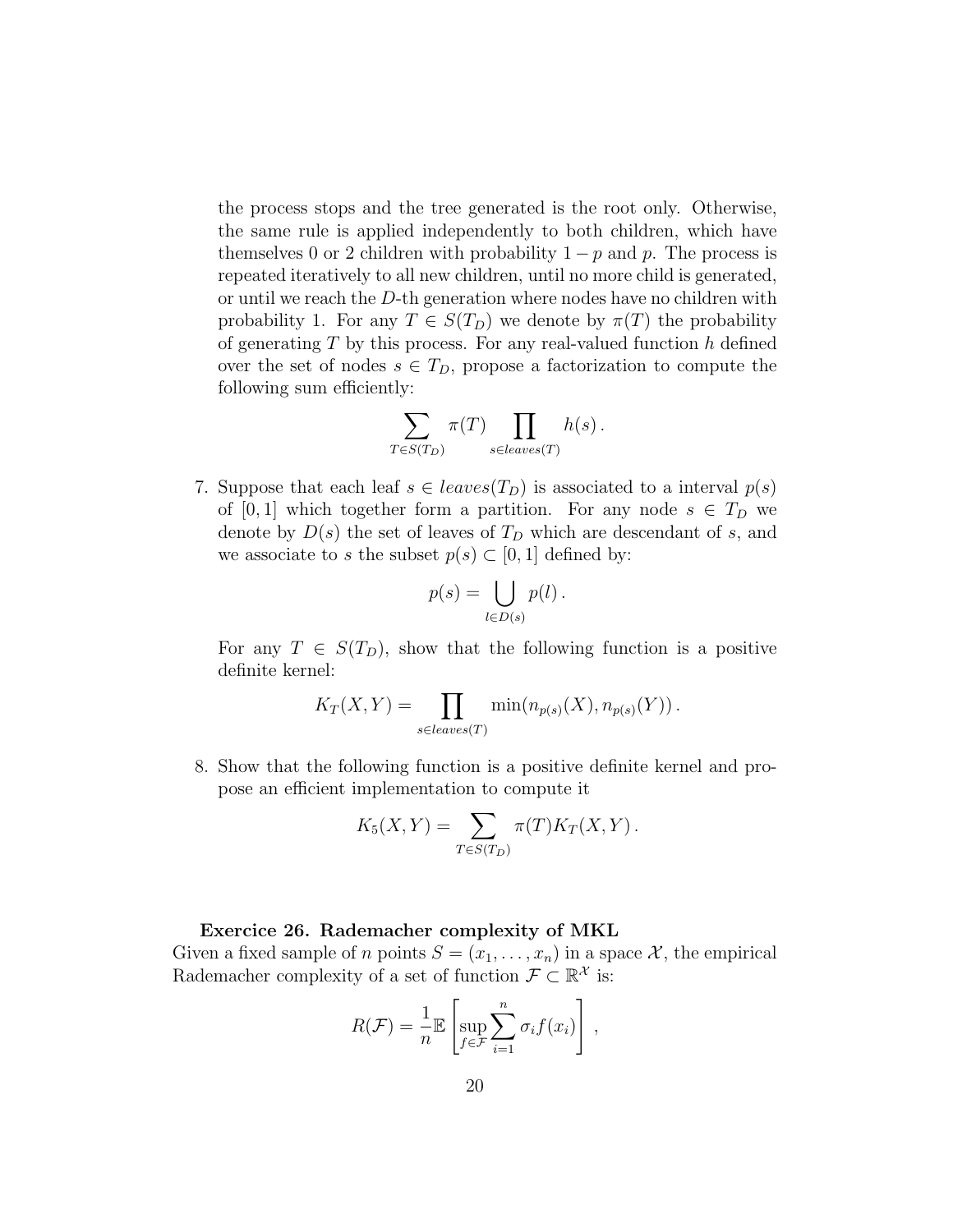where the expectation is taken over  $\sigma_i \in \{-1, +1\}$  for  $i = 1, \ldots, n$ , which are independent uniform Rademacher random variables. The following result can be used without proof:

<span id="page-20-0"></span>**Lemma 1.** For any  $n \times n$  symmetric p.s.d. matrix K, and  $\sigma = (\sigma_1, \ldots, \sigma_n)^\top$ a vector of independent Rademacher random variables, the following holds:

$$
\forall r \in \mathbb{N}^*, \quad \mathbb{E}\left(\sigma^{\top} K \sigma\right)^r \leq \left(2r \; trace\left(K\right)\right)^r.
$$

1. Let k be a p.d. kernel over  $\mathcal X$  with RKHS  $\mathcal H_k$ , K its Gram matrix on S, and  $\mathcal{B}(k,t) = \{f \in \mathcal{H}_k : ||f||_{\mathcal{H}_k} \leq t\}$ . Show that

$$
\forall t > 0, \quad R\left(\mathcal{B}(k, t)\right) \le \frac{t\sqrt{\text{trace}(K)}}{n}.
$$

2. If, in addition, there exists  $M > 0$  such that  $\forall x \in \mathcal{X}, k(x, x) \leq M^2$ , show that  $\overline{t}$ 

$$
\forall t > 0, \quad R\left(\mathcal{B}(k, t)\right) \le \frac{tM}{\sqrt{n}}
$$

3. Let now  $k_1, \ldots, k_p$  be p p.d. kernel on X, and  $k_\eta = \sum_{i=1}^n \eta_i k_i$  for any  $\eta \in \Delta = \{ \eta \in \mathbb{R}^p : \forall i = 1, \ldots, p, \eta_i \geq 0 \text{ and } \sum_{i=1}^p \eta_i = 1 \}.$  Show that  $k_{\eta}$  is a p.d. kernel for any  $\eta \in \Delta$ , and that, for any non-zero integer  $r \in \mathbb{N}^*$ 

$$
\forall t > 0, \quad R\left(\bigcup_{\eta \in \Delta} \mathcal{B}(k_{\eta}, t)\right) \leq \frac{t\sqrt{2r} \left(\sum_{i=1}^p \text{trace}\left(K_i\right)^r\right)^{\frac{1}{2r}}}{n}.
$$

4. If there exists  $M > 0$  such that  $\forall i = 1, \ldots, p, \forall x \in \mathcal{X}, k_i(x, x) < M^2$ , show that

$$
\forall t > 0 \, , \quad R\left(\bigcup_{\eta \in \Delta} \mathcal{B}(k_{\eta}, t)\right) \leq t M \sqrt{\frac{2e(\ln p + 1)}{n}} \, .
$$

5. (Bonus) Prove Lemma [1.](#page-20-0)

# Exercice 27. MKL on a DAG

Let  $V = (v_1, \ldots, v_M)$  be the vertices of a directed acyclic graph (DAG). For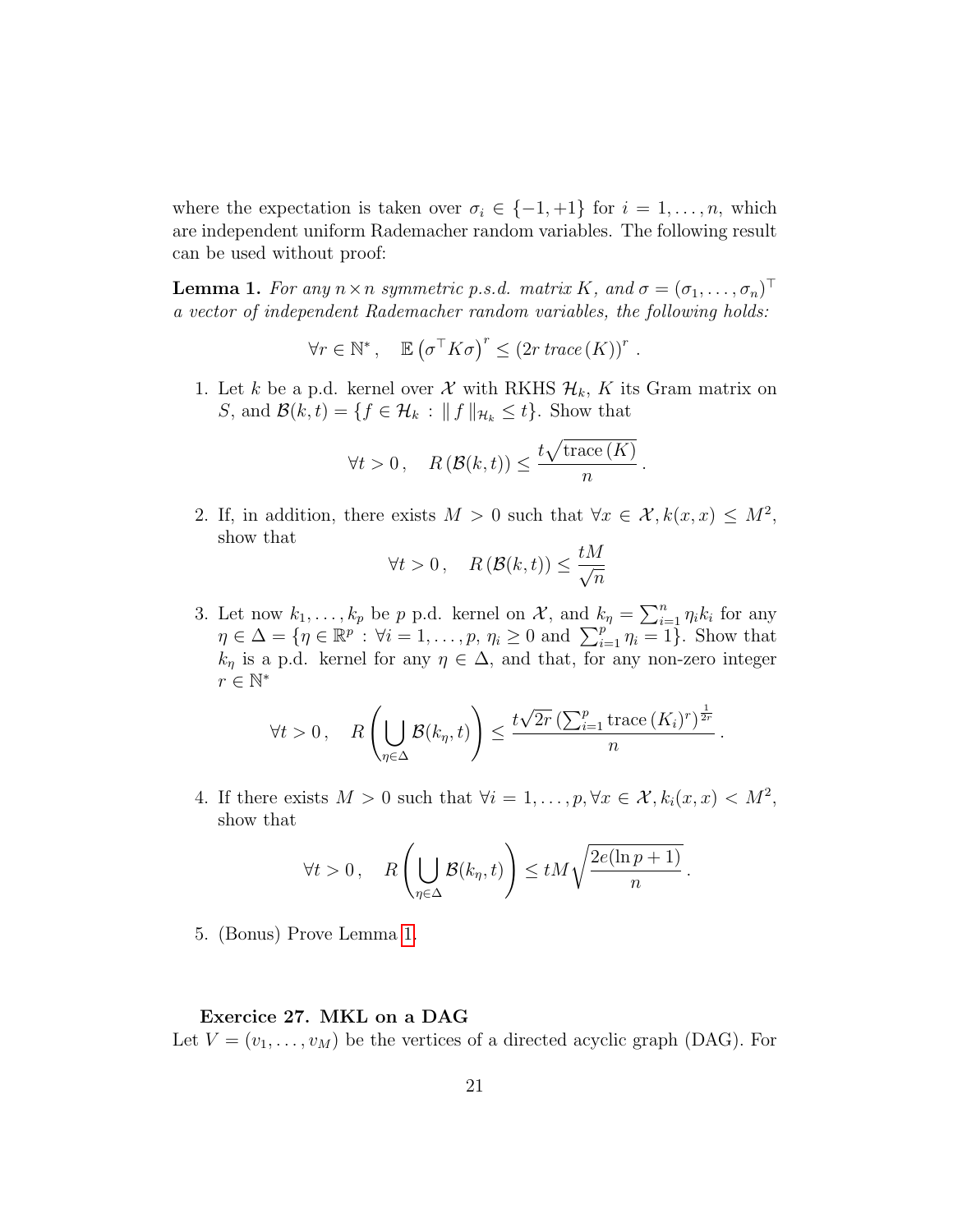any  $v \in V$ , we denote by  $D(v) \subset V$  the set of descendants of v (including itself), and let  $d_v \geq 0$  be a weight associated to each vertex v. We assume that to each vertex  $v \in V$  is associated a positive definite kernel  $K_v$  over a space  $\mathcal{X}$ .

1. Using the notations of the course (slide 159), show that the following weighted MKL with the set of kernels  $\{K_v : v \in V\}$ :

$$
\min_{(f_{v_1},\ldots,f_{v_M})\in\mathcal{H}_{K_{v_1}}\times\ldots\times\mathcal{H}_{K_{v_M}}}\left\{R\left(\sum_{v\in V}f_v^n\right)+\lambda\left(\sum_{v\in V}d_v\|\,f_v\,\|_{\mathcal{H}_{K_v}}\right)^2\right\}
$$

is equivalent to solving:

$$
\min_{\eta \in \Sigma} \min_{f \in \mathcal{H}_{K_{\eta}}} \left\{ R(f^{n}) + \lambda \| f \|_{\mathcal{H}_{K_{\eta}}}^{2} \right\}
$$

for some set  $\Sigma$  to be determined.

2. We now consider the following variant of MKL which takes the graph structure into account:

<span id="page-21-0"></span>
$$
\min_{(f_{v_1},\ldots,f_{v_M})\in\mathcal{H}_{K_{v_1}}\times\ldots\times\mathcal{H}_{K_{v_M}}} \left\{ R\left(\sum_{v\in V} f_v^n\right) + \lambda \left(\sum_{v\in V} d_v \left(\sum_{w\in D(v)} \|f_w\|_{\mathcal{H}_{K_w}}^2\right)^{\frac{1}{2}}\right)^2 \right\}.
$$
\n(7)

Can you intuitively explain why we may want to do this, and what we can expect from the solution of this formulation?

3. Show that the MKL formulation [\(7\)](#page-21-0) is equivalent to solving:

$$
\min_{\eta \in \Sigma_V} \min_{f \in \mathcal{H}_{K_{\eta}}} \left\{ R(f^n) + \lambda \| f \|_{\mathcal{H}_{K_{\eta}}}^2 \right\}
$$

for some set  $\Sigma_V$  to be determined.

4. Show that if the DAG is a tree, then  $\Sigma_V$  is convex. Is it also convex for a general DAG?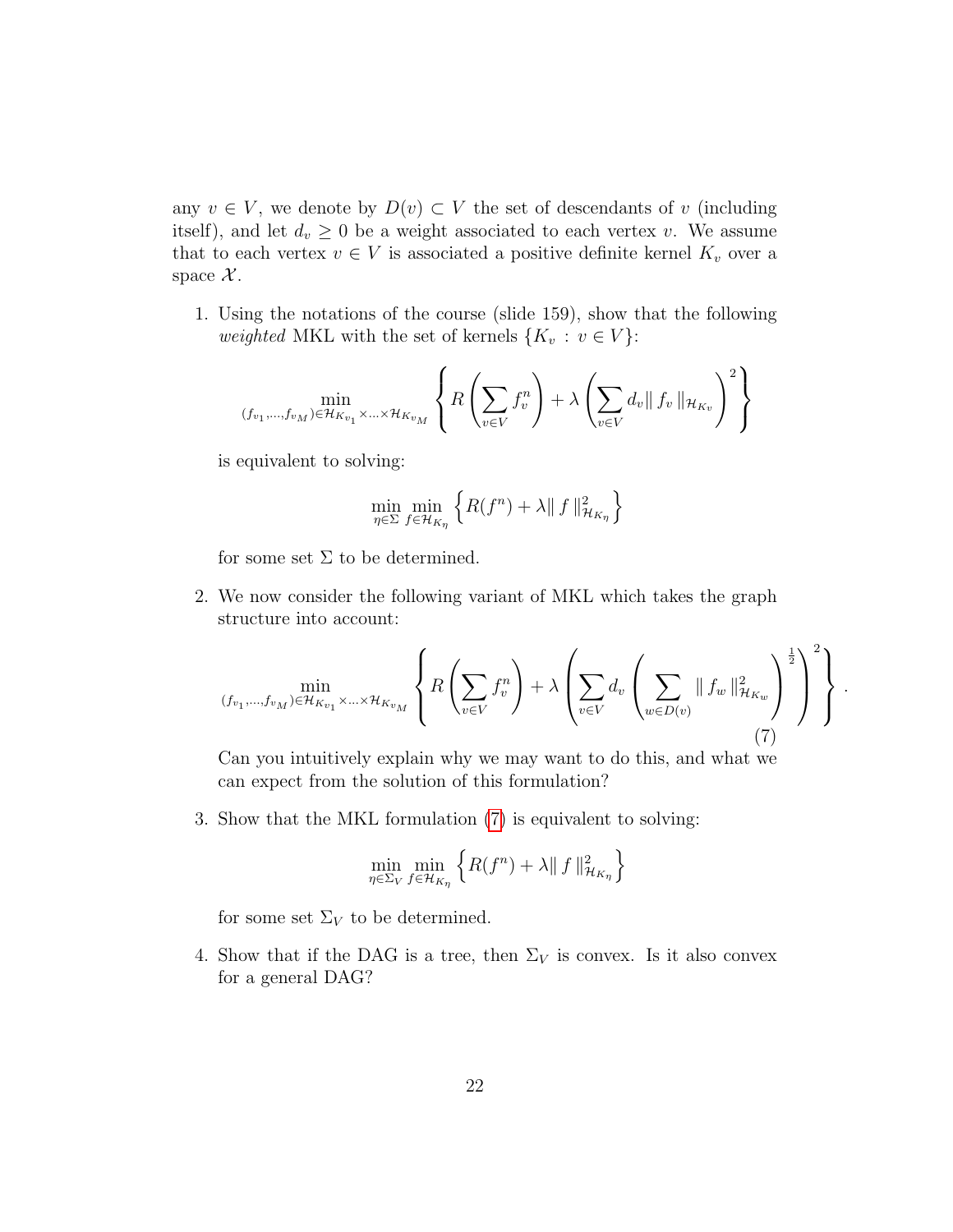#### Exercice 28. Properties of the dot-product kernel

Consider the dot-product kernel on the sphere  $K_1: \mathbb{S}^{p-1} \times \mathbb{S}^{p-1} \to \mathbb{R}$  such that for all pair of points  $x, x'$  in  $\mathbb{S}^{p-1}$  (unit sphere of  $\mathbb{R}^p$ ),

$$
K_1(x, x') = \kappa(\langle x, x' \rangle),
$$

where  $\kappa : [-1,1] \to \mathbb{R}$  is an infinitely differentiable function that admits a polynomial expansion on  $[-1, 1]$ :

$$
\kappa(u) = \sum_{i=0}^{+\infty} a_i u^i,
$$
\n(8)

.

where the  $a_i$ 's are real coefficients and the sum above is always converging.

- 1. Show that if all coefficients  $a_i$  are non-negative and  $\kappa \neq 0$ , then  $K_1$  is p.d.
- 2. If  $K_1$  is p.d., show that the homogeneous dot-product kernel  $K_2 : \mathbb{R}^p \times$  $\mathbb{R}^p \to \mathbb{R}$  is also p.d..

$$
K_2(x, x') = \begin{cases} ||x|| ||x'|| \kappa \left( \frac{\langle x, x' \rangle}{||x|| ||x'||} \right) & \text{if } ||x|| \neq 0 \text{ and } ||x'|| \neq 0 \\ 0 & \text{otherwise} \end{cases}
$$

Remark: it is in fact possible to show that all coefficients  $a_i$  need to be non-negative for the positive definiteness to hold for all dimension p, but we do not ask for a proof of this result, which is due to Shoenberg, 1942.

3. Assume that all coefficients  $a_i$  are non-negative  $(K_1$  is thus p.d.) and that  $\kappa(1) = \kappa'(1) = 1$ . Let H be the RKHS of  $K_1$  and consider its RKHS mapping  $\varphi : \mathbb{S}^{p-1} \to \mathcal{H}$  such that  $K_1(x, x') = \langle \varphi(x), \varphi(x') \rangle_{\mathcal{H}}$  for all  $x, x'$  in  $\mathbb{S}^{p-1}$ . Show that:

$$
\forall x, x' \in \mathbb{S}^{p-1}, \quad \|\varphi(x) - \varphi(x')\|_{\mathcal{H}} \le \|x - x'\|.
$$

4. Find an explicit feature map  $\psi : \mathbb{S}^{p-1} \to \ell^2$ , where  $\ell^2$  is the Hilbert space of real-valued sequences (see definition on slide 240), such that for all  $x, y$  in  $\mathbb{S}^{p-1}$ 

$$
K_1(x, y) = \langle \psi(x), \psi(y) \rangle_{\ell_2}.
$$

Hint: remember that  $\langle x, y \rangle^2 = \langle x x^\top, y y^\top \rangle_F$ , where  $\langle ., \rangle_F$  is the Frobenius inner-product. You may want to use the tensor product notation  $x^{\otimes 2} =$  $xx^{\dagger}$  and its generalization for degrees higher than 2.